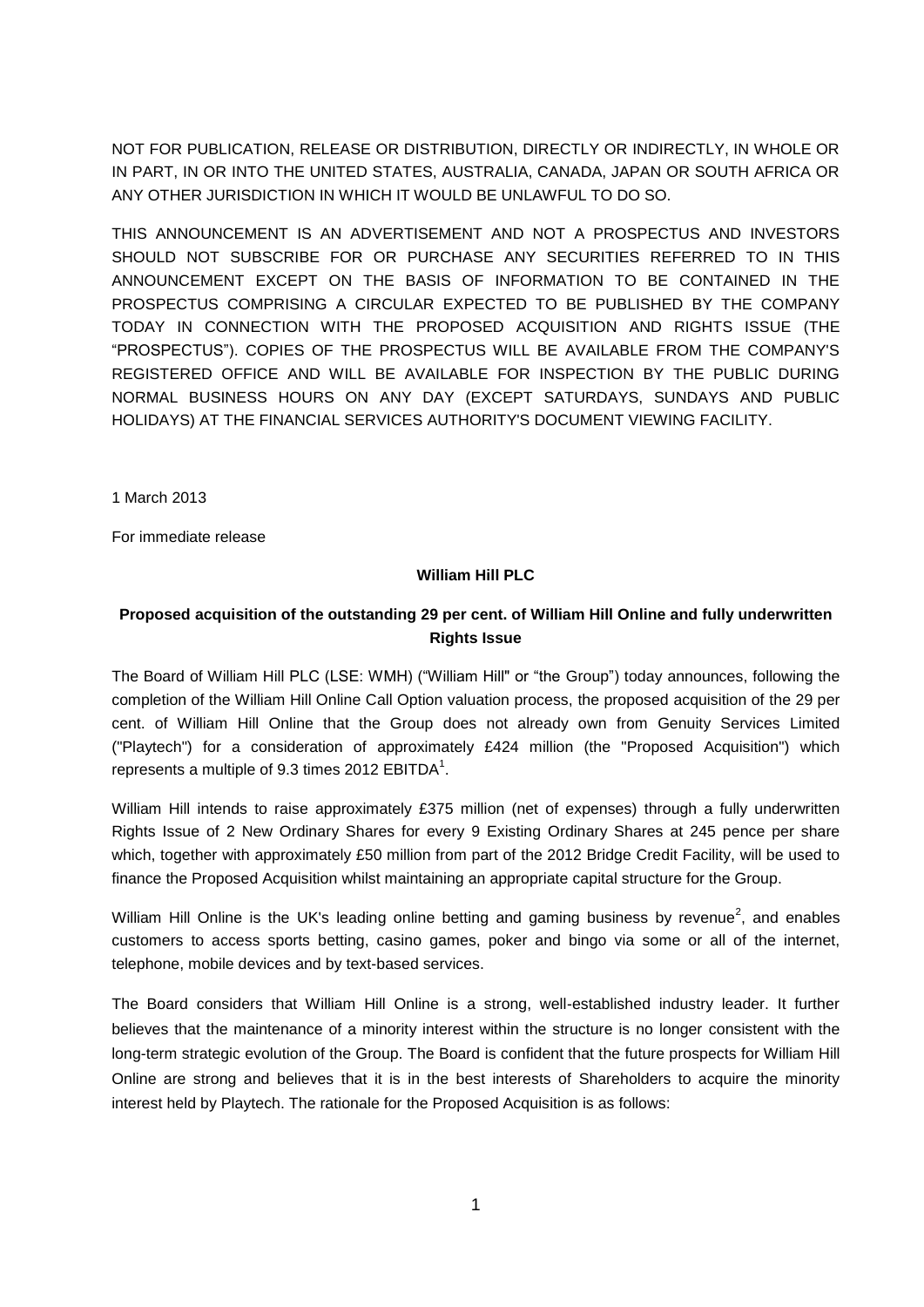- this is the first opportunity to take full ownership of a growth business with a market-leading position and strong earnings and cash flow. It represents a compelling opportunity to strengthen future growth prospects for the broader Group;
- increased strategic flexibility arises from the simplified ownership structure. Full ownership of William Hill Online would provide the Group with an opportunity to fully develop William Hill Online's future growth potential through capital investment to further enhance areas such as product development, website development and customer relationship management, or through bolt-on acquisitions;
- increased operational freedom to leverage William Hill Online's assets and know-how across the broader Group, supporting pursuit of the Group's multi-channel strategy and selective international expansion, in particular in the US and, potentially, Australia; and
- the Board expects the Proposed Acquisition to be earnings accretive on a per share basis in the current financial year as compared to the Rights Issue adjusted alternative. $3$

The Rights Issue is fully underwritten and will raise net proceeds of approximately £375 million. The Rights Issue and the Proposed Acquisition have received strong support from shareholders.

Ralph Topping, Chief Executive of William Hill, commented:

*"William Hill Online has consistently delivered strong net revenue growth since it was formed in December 2008. This joint venture has been very successful for both parties and we look forward to continuing our relationship with Playtech as a key software supplier.*

*Having been advised of the valuation of Playtech's 29% interest, the Board has concluded that it is in the best interests of our shareholders to exercise our call option to assume full ownership of this attractive, high growth, high performing business.*

*We are very pleased with the indications of support from shareholders so far for the acquisition and the Rights Issue. In our view, the Rights Issue is the most appropriate way to fund the Proposed Acquisition. This will leave the Group with the appropriate capital structure, taking into account expected trading conditions and potential future developments, and the flexibility to pursue its stated strategy."*

The Proposed Acquisition is subject to the approval of William Hill Shareholders as it is classified under the Listing Rules as a related party transaction on account of Playtech's 29 per cent. shareholding in each of WHG Trading and WHG (International), the joint venture companies comprising William Hill Online, which are subsidiaries of William Hill.

On 28 February 2013, William Hill notified Playtech of its intention to exercise the Call Option in 2013. In the event that William Hill does not duly complete the purchase by 30 April 2013, then William Hill's right to exercise the Call Option in 2015 will automatically terminate.

Playtech has the right to elect for a portion of the consideration for the Proposed Acquisition to be satisfied in the form of new William Hill Ordinary Shares. As at the date of this announcement, Playtech has indicated to William Hill that it does not intend to take Ordinary Shares and as such William Hill is funding the Proposed Acquisition on that basis.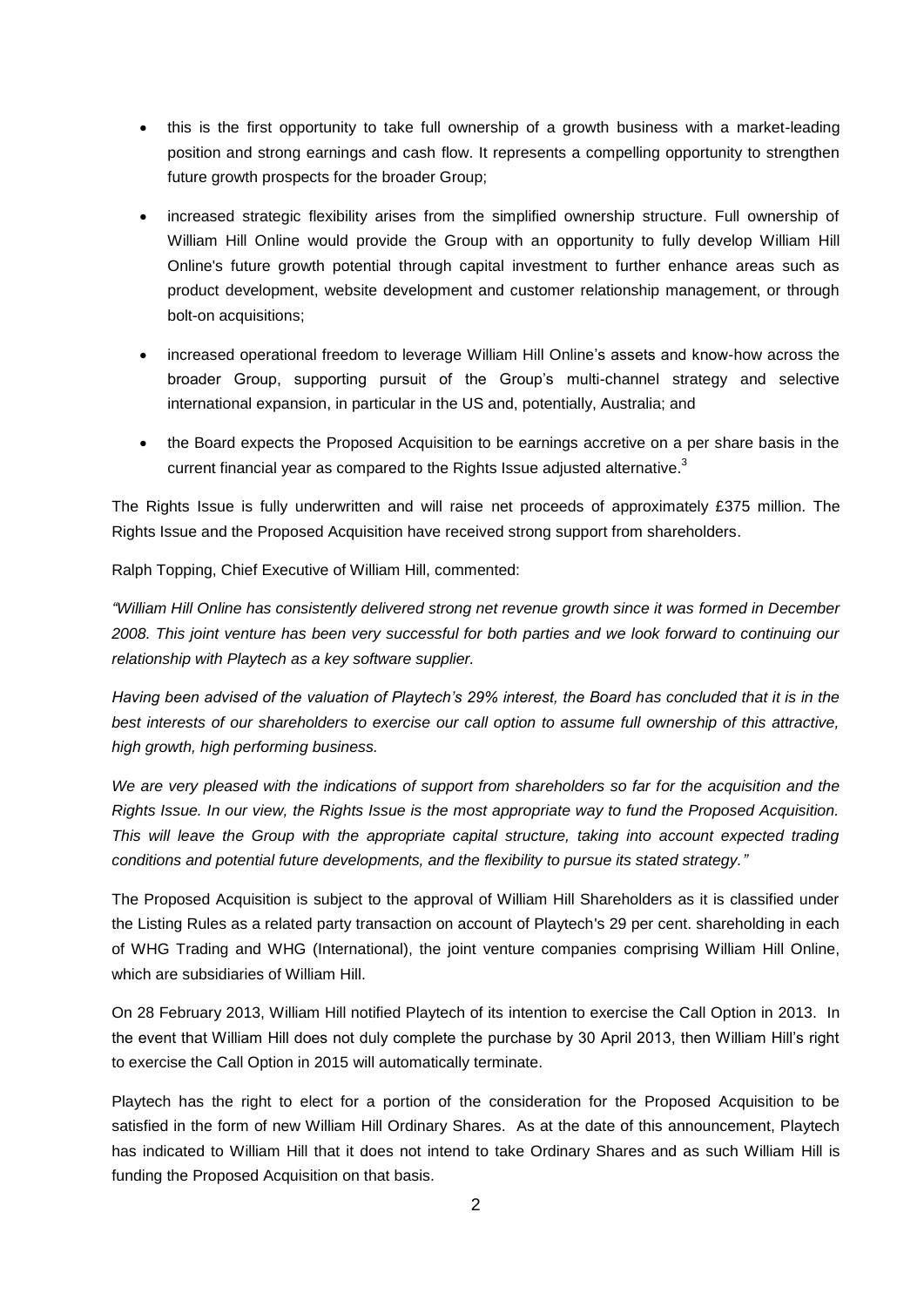The Prospectus being published by William Hill today contains details of the Rights Issue. Shareholder approval for the resolution required to approve the Proposed Acquisition will be sought at an Extraordinary General Meeting to be held at the offices of Ashurst LLP, Broadwalk House, 5 Appold Street, London EC2A 2HA on 18 March 2013 at 9.00 a.m.

Application has been made to the FSA for the New Ordinary Shares (nil paid and fully paid) to be admitted to the Official List and to the London Stock Exchange for the New Ordinary Shares to be admitted to trading on its main market for listed securities. Subject to Shareholder approval, among other things, it is expected that Admission will become effective on 19 March 2013 and that dealings in the New Ordinary Shares, nil paid, will commence on the London Stock Exchange at 8.00 a.m. on that date. The expected latest time for acceptance and payment in full under the Rights Issue will be 11.00 a.m. on 4 April 2013.

This summary should be read in conjunction with the full text of this announcement and its appendices.

Notes:

- (1) EBITDA is calculated as pre-exceptional profit/loss before interest, tax, depreciation and amortisation (including amortisation of specifically identified intangible assets recognised on acquisitions.)
- (2) Source: Gambling Data, European Online Regulated Markets Data Report, 2012.
- (3) This should not be construed as a profit forecast or interpreted to mean that the future earnings per share, profits, margins or cash flows of William Hill necessarily be greater than the historic published figures. The Rights Issue adjusted alternative is the comparative earnings per share figure assuming the Proposed Acquisition did not take place but adjusted for the bonus element of the Rights Issue.

#### **Investor and Analyst Meeting:**

William Hill will hold a meeting for analysts and investors on 1 March 2013 at 9.00 a.m. (UK time). The meeting will take place at The Lincoln Centre, 18 Lincoln's Inn Fields, London WC2A 3ED. Interested parties can dial into this meeting using the following access details:

Inside the UK: 0845 634 0041

Outside the UK: +44 (0)20 8817 9301

The participant passcode is available at: www.williamhillplc.com

The meeting will also be available by webcast on William Hill's website for all interested parties. The webcast can be accessed via William Hill's website, www.williamhillplc.com. A replay facility will be available via William Hill's website and by dialling +44 (0) 20 7769 6425 quoting the replay access code, available at www.williamhillplc.com, until 15 March 2013.

#### **Enquiries**

**William Hill** Ralph Topping, Chief Executive Neil Cooper, Group Finance Director Lyndsay Wright, Director of IR

**Today: +44 (0)20 7404 5959 Thereafter: +44 (0)20 8918 3614**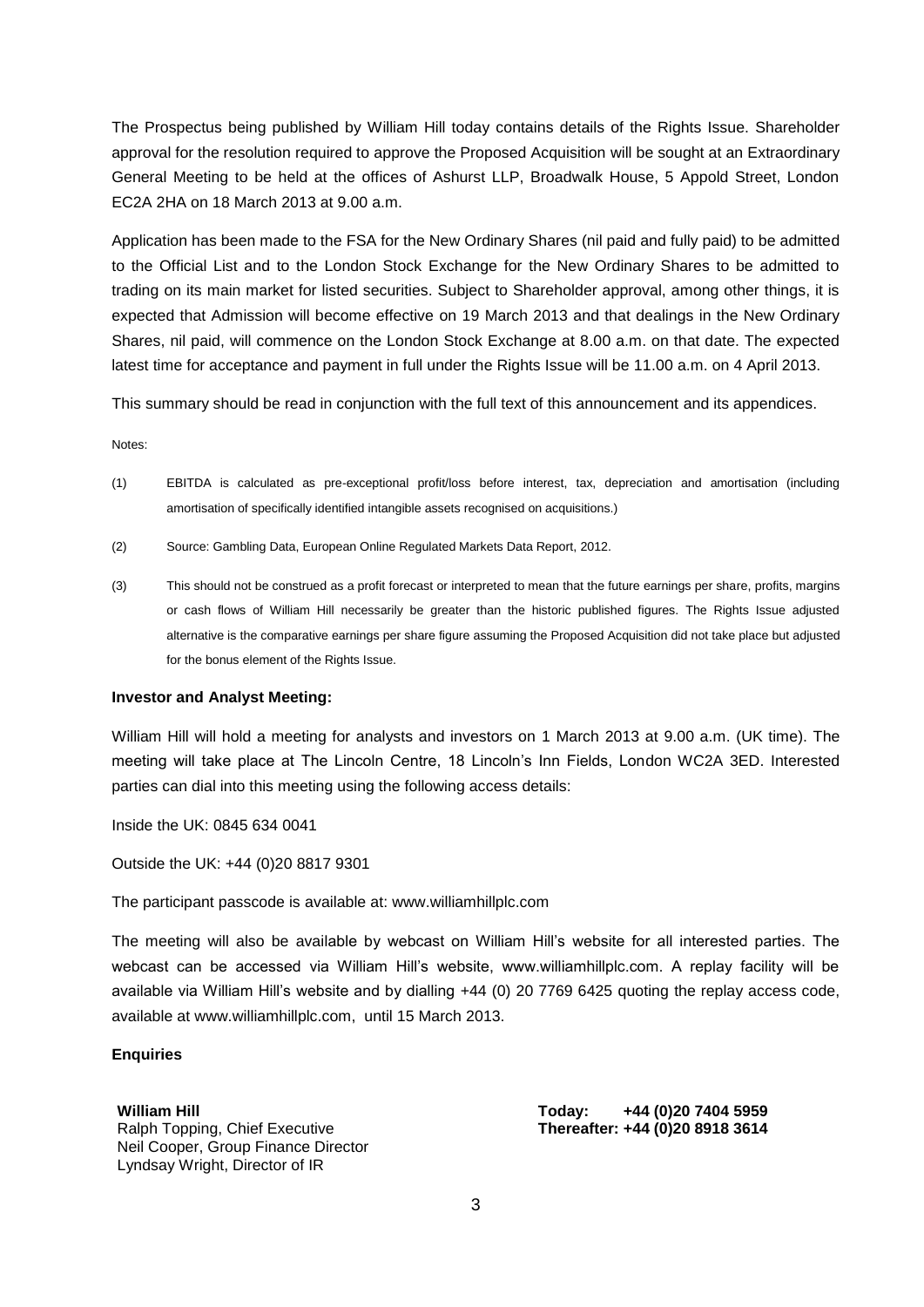| Citi (Financial Adviser, Sole Sponsor, Joint Global<br><b>Coordinator and Joint Bookrunner)</b><br>Jan Skarbek<br>Andrew Seaton | +44 (0)20 7986 4000 |
|---------------------------------------------------------------------------------------------------------------------------------|---------------------|
| <b>Investec (Joint Global Coordinator and Joint</b><br><b>Bookrunner</b> )<br>Chris Treneman<br>James Rudd                      | +44 (0)20 7597 5970 |
| <b>Barclays (Joint Bookrunner)</b><br>Adam Welham                                                                               | +44 (0)20 7773 2500 |
| <b>Brunswick (PR Adviser)</b><br>Simon Sporborg                                                                                 | +44 (0)20 7404 5959 |

This announcement is an advertisement and not a prospectus and investors should not subscribe for or purchase any Nil Paid Rights, Fully Paid Rights or New Ordinary Shares referred to in this announcement except on the basis of information in the Prospectus which is expected to be published by the Company today in connection with the Rights Issue. Copies of the Prospectus will, following publication, be available from the Company's registered office. This announcement does not constitute, or form part of any offer or invitation to purchase, otherwise acquire, subscribe for, sell, otherwise dispose of or issue, or any solicitation of any offer to sell, otherwise dispose of, issue, purchase, otherwise acquire or subscribe for, any security in the capital of the Company in any jurisdiction. Any decision to purchase, otherwise acquire, subscribe for, sell or otherwise dispose of any Provisional Allotment Letter, Nil Paid Rights, Fully Paid Rights and/or New Ordinary Shares should only be made on the basis of information contained in and incorporated by reference into the Prospectus which contains further details relating to the Company in general as well as a summary of the risk factors to which an investment in the New Ordinary Shares is subject. Nothing in this announcement should be interpreted as a term or condition of the Rights Issue.

Subject to certain exceptions, the Prospectus will not be available to Shareholders located in the United States or Restricted Jurisdictions. This announcement is not directed to, or intended for distribution or use by, any person or entity that is a citizen or resident or located in any locality, state, country or other jurisdiction where such distribution, publication, availability, or use would be contrary to law or regulation which would require any registration or licensing within such jurisdiction.

This announcement and the information contained herein is not an offer of securities for sale in the United States. The Nil Paid Rights, the Fully Paid Rights, the New Ordinary Shares and the Provisional Allotment Letters may not be offered or sold in the United States or to or for the account or benefit of a person located in the United States absent registration under the US Securities Act of 1933, as amended (the "Securities Act") or an exemption from, or in a transaction not subject to, registration requirements of the Securities Act. The Nil Paid Rights, the Fully Paid Rights, the New Ordinary Shares and the Provisional Allotment Letters have not been and will not be registered under the Securities Act, or with any securities regulatory authority of any state or jurisdiction of the United States and no public offering of the Nil Paid Rights, the Fully Paid Rights, the New Ordinary Shares or the Provisional Allotment Letters will be made in the United States. No money, securities or other consideration from any person inside the United States is being solicited and, if sent in response to the information contained in this announcement, will not be accepted.

This announcement does not constitute an offer of Nil Paid Rights, Fully Paid Rights, New Ordinary Shares or Provisional Allotment Letters to any person with a registered address in, or who is resident in, Australia, Canada, Japan or South Africa. None of the Nil Paid Rights, the Fully Paid Rights, the New Ordinary Shares or the Provisional Allotment Letters has been or will be registered under the relevant laws of any state, province or territory of Australia, Canada, Japan or South Africa. Subject to certain limited exceptions, neither the Prospectus, the Provisional Allotment Letter nor this announcement will be distributed in or into Australia, Canada, Japan or South Africa.

The release, publication or distribution of this announcement in certain jurisdictions may be restricted by law and therefore persons in such jurisdictions into which this announcement is released, published or distributed should inform themselves about and observe such restrictions.

Citigroup Global Markets Limited ("Citi") which is regulated and authorised in the United Kingdom by the FSA, is acting as financial adviser in respect of the Proposed Acquisition and as sole sponsor and financial adviser, joint global coordinator and joint bookrunner in respect of the Rights Issue. Investec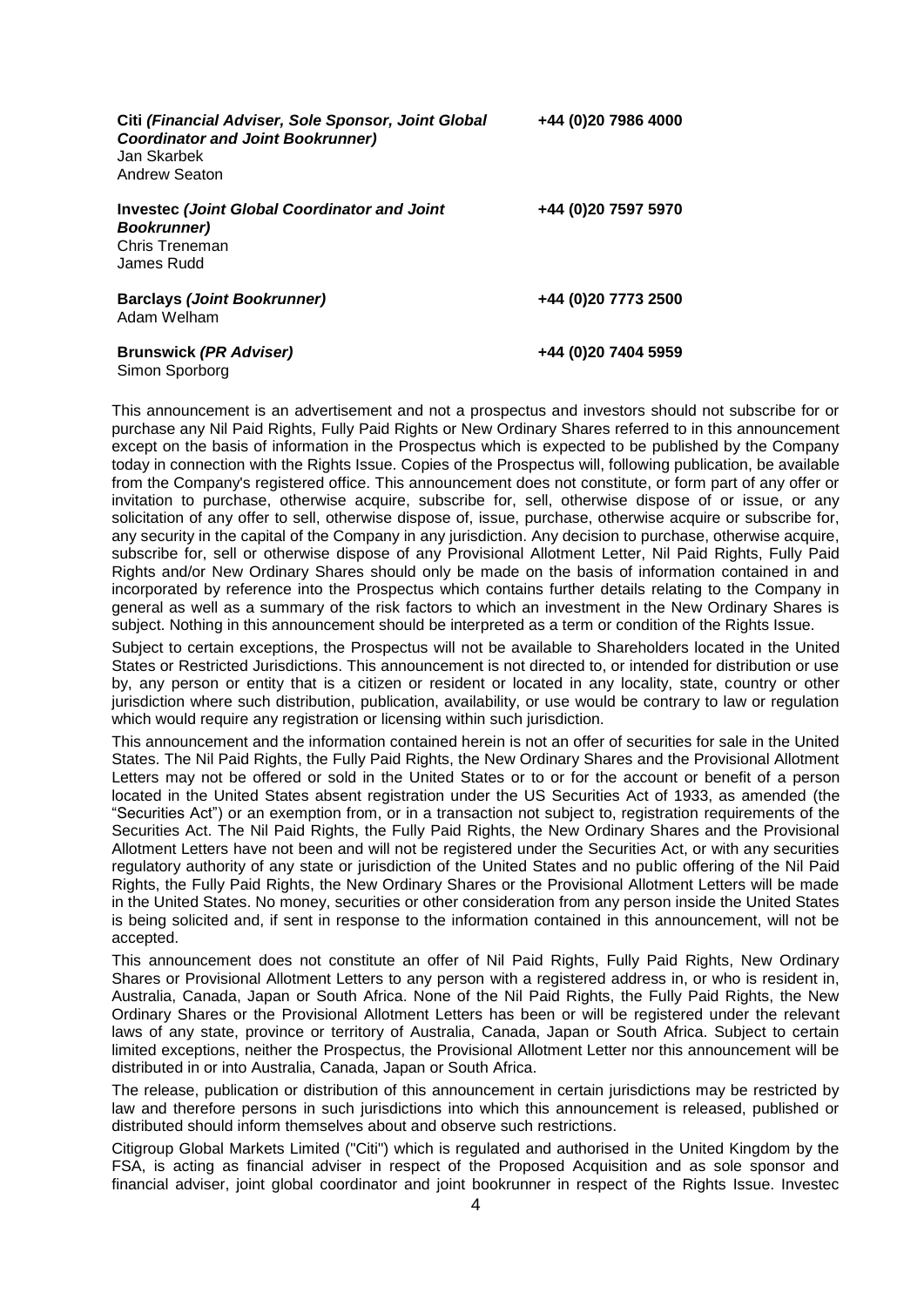Bank plc ("Investec"), which is regulated and authorised in the United Kingdom by the FSA, is acting as joint global coordinator and joint bookrunner in respect of the Rights Issue. Barclays Bank PLC ("Barclays" and, together with Citi and Investec, the "Banks"), which is regulated and authorised in the United Kingdom by the FSA, is acting as joint bookrunner in respect of the Rights Issue. The Banks are acting exclusively for the Company and for no one else in connection with the Rights Issue and will not regard any person (whether or not a recipient of this announcement or the Prospectus) as a client in relation to the Rights Issue and will not be responsible to anyone other than the Company for providing the protections afforded to clients of the Banks or for providing advice in relation to the Rights Issue, the contents of this announcement and the accompanying documents or any matters or arrangements referred to herein or therein.

The Banks may, in accordance with applicable legal and regulatory provisions, engage in transactions in relation to the Nil Paid Rights, the Fully Paid Rights, the New Ordinary Shares and/or related instruments for their own account for the purpose of hedging their underwriting exposure or otherwise. Except as required by applicable law or regulation the Banks do not propose to make any public disclosure in relation to such transactions.

This announcement should not be considered a recommendation by the Banks or any of their respective directors, officers, employees, advisers or any of their respective affiliates in relation to any purchase of or subscription for securities. None of the Banks and their respective directors, officers, employees, advisers or any of their respective affiliates accepts any responsibility or liability whatsoever for/or makes any representation or warranty, express or implied, as to this announcement, including the truth, accuracy, fairness, sufficiency or completeness of the information or the opinions or the beliefs contained in this announcement (or any part hereof). None of the information contained in this announcement has been independently verified or approved by the Banks or any of their respective directors, officers, employees, advisers or any of their respective affiliates. Save in the case of fraud, no liability is accepted by the Banks or any of their respective directors, officers, employees, advisers or any of their respective affiliates for any errors, omissions or inaccuracies in such information or opinions or for any loss, cost or damage suffered or incurred howsoever arising, directly or indirectly, from any use of this announcement or its contents or otherwise in connection with this announcement. No person has been authorised to give any information or to make any representations other than those contained in this announcement and, if given or made, such information or representations must not be relied on as having been authorised by the Company or any of the Banks. Subject to the Listing Rules, the Prospectus Rules and the Disclosure and Transparency Rules, the issue of this announcement shall not, in any circumstances, create any implication that there has been no change in the affairs of the Group since the date of this announcement or that the information in it is correct as at any subsequent date.

The statements contained in this announcement that are not historical facts are "forward-looking" statements. These forward-looking statements are subject to a number of substantial risks and uncertainties, many of which are beyond the Company's control and actual results and developments may differ materially from those expressed or implied by these statements for a variety of factors. These forward-looking statements are statements based on the Company's current intentions, beliefs and expectations about among other things, the Company's results of operations, financial condition, prospects, growth, strategies and the industry in which the Company operates. Forward-looking statements are typically identified by the use of forward-looking terminology such as "believes", "expects", "may", "will", "could", "should", "intends", "estimates", "plans", "assumes" or "anticipates" or the negative thereof or other variations thereon or comparable terminology, or by discussions of strategy that involve risks and uncertainties. By their nature, forward- looking statements involve risks and uncertainties, including, without limitation, the risks and uncertainties to be set forth in the Prospectus, because they relate to events and depend on circumstances that may or may not occur in the future. In addition, from time to time, the Company or its representatives have made or may make forward-looking statements orally or in writing. Furthermore, such forward-looking statements may be included in, but are not limited to, press releases or oral statements made by or with the approval of an authorised executive officer of the Company. No assurance can be given that such future results will be achieved; actual events or results may differ materially from those expressed in or implied by these statements as a result of risks and uncertainties facing the Company and its subsidiaries. Many of these risks and uncertainties relate to factors that are beyond the Company's ability to control or estimate precisely, such as changes in taxation and fiscal policy, future market conditions, currency fluctuations, the behaviour of other market participants, the actions of governmental regulators and other risk factors such as the Company's ability to continue to obtain financing to meet its liquidity needs, changes in the political, social and regulatory framework in which the Company operates or in economic or technological trends or conditions, including inflation and consumer confidence, on a global, regional or national basis. Such risks and uncertainties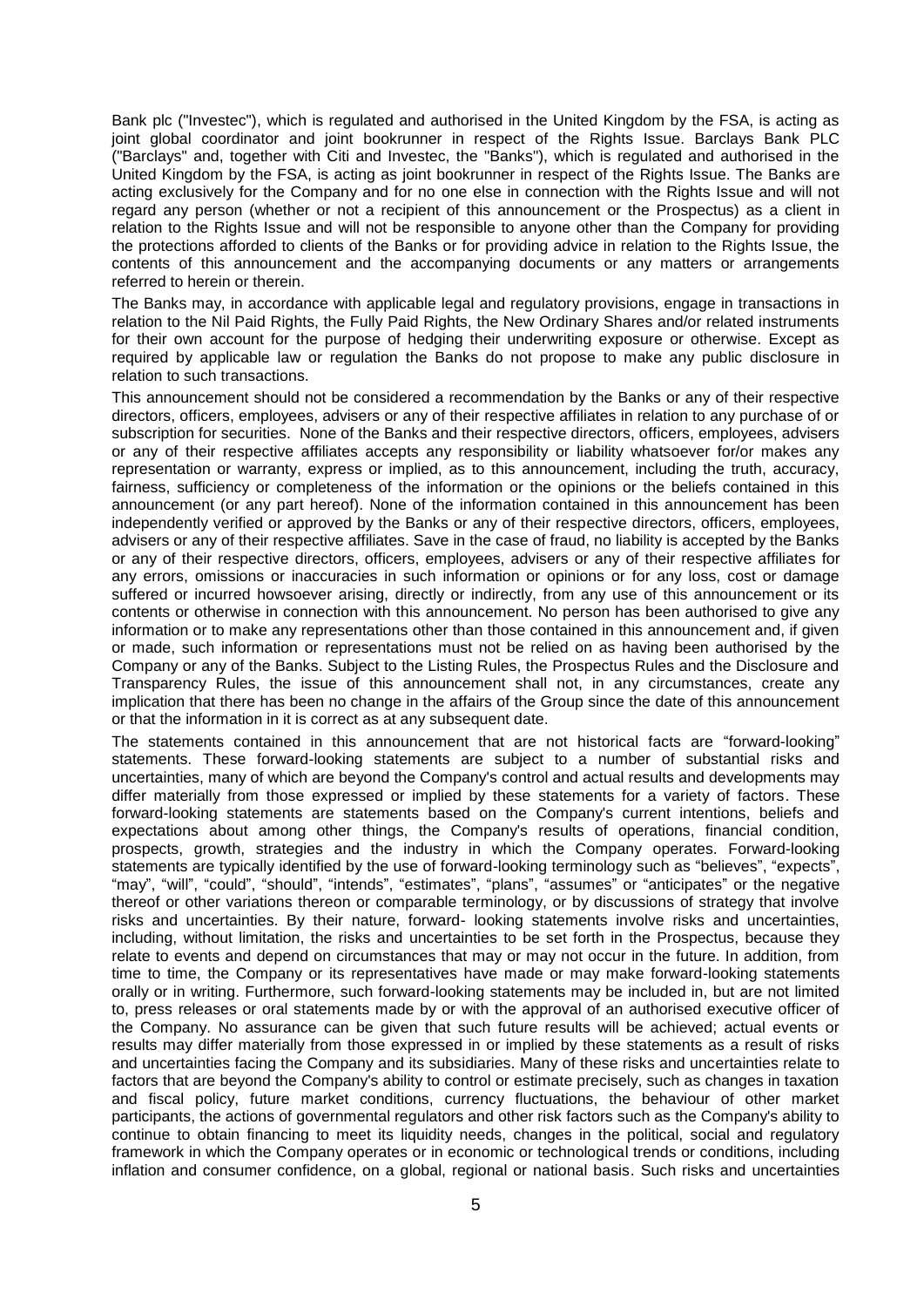could cause actual results to vary materially from the future results indicated, expressed or implied in such forward-looking statements. The forward-looking statements contained in this announcement speak only as of the date of this announcement and the Company undertakes no duty to update any of them publicly in light of new information or future events, except to the extent required by applicable law, the Prospectus Rules, the Listing Rules and the Disclosure and Transparency Rules.

No statement in this announcement is intended as a profit forecast or a profit estimate and no statement in this announcement should be interpreted to mean that earnings per Ordinary Share for the current or future financial years would necessarily match or exceed the historical published earnings per Ordinary Share. Prices and values of, and income from, shares may go down as well as up and an investor may not get back the amount invested. It should be noted that past performance is no guide to future performance. Persons needing advice should consult an independent financial adviser.

Neither the content of the Company's website (or any other website) nor the content of any website accessible from hyperlinks on the Company's website (or any other website) is incorporated into, or forms part of, this announcement.

This announcement has been prepared for the purposes of complying with applicable law and regulation in the United Kingdom and the information disclosed may not be the same as that which would have been disclosed if this announcement had been prepared in accordance with the laws and regulations of any jurisdiction outside of the United Kingdom.

### **William Hill PLC**

# **Proposed acquisition of the outstanding 29 per cent. of William Hill Online and fully underwritten Rights Issue**

#### **Introduction**

The Board of William Hill has today announced the proposed acquisition of the 29 per cent. of William Hill Online that the Group does not already own from Playtech for a total cash consideration of approximately £424 million. The Board intends to raise approximately £375 million (net of expenses) through a fully underwritten Rights Issue which, together with approximately £50 million from part of the 2012 Bridge Credit Facility, will be used to finance the Proposed Acquisition whilst maintaining an appropriate capital structure for the Group.

William Hill Online is the UK's leading online betting and gaming business by revenue<sup>4</sup>, and enables customers to access sports betting, casino games, poker and bingo via some or all of the internet, telephone, mobile devices and by text-based services. William Hill currently owns 71 per cent. and Playtech 29 per cent. of William Hill Online. On a fully consolidated basis the percentage contribution of the Group's online segment to the Group's revenue has increased from 23.5 per cent. in the 2010 financial year to 31.9 per cent. in the 2012 financial year. On the same basis and over the same period, operating profit<sup>5</sup> contributed by the Group's online segment has increased from 32.9 per cent. to 44.0 per cent.

The Proposed Acquisition is classified under the Listing Rules as a related party transaction requiring the approval of William Hill Shareholders on account of Playtech's 29 per cent. shareholding in each of WHG Trading and WHG (International), the joint venture companies comprising William Hill Online, which are subsidiaries of William Hill. Playtech has the right to elect for a portion of the consideration for the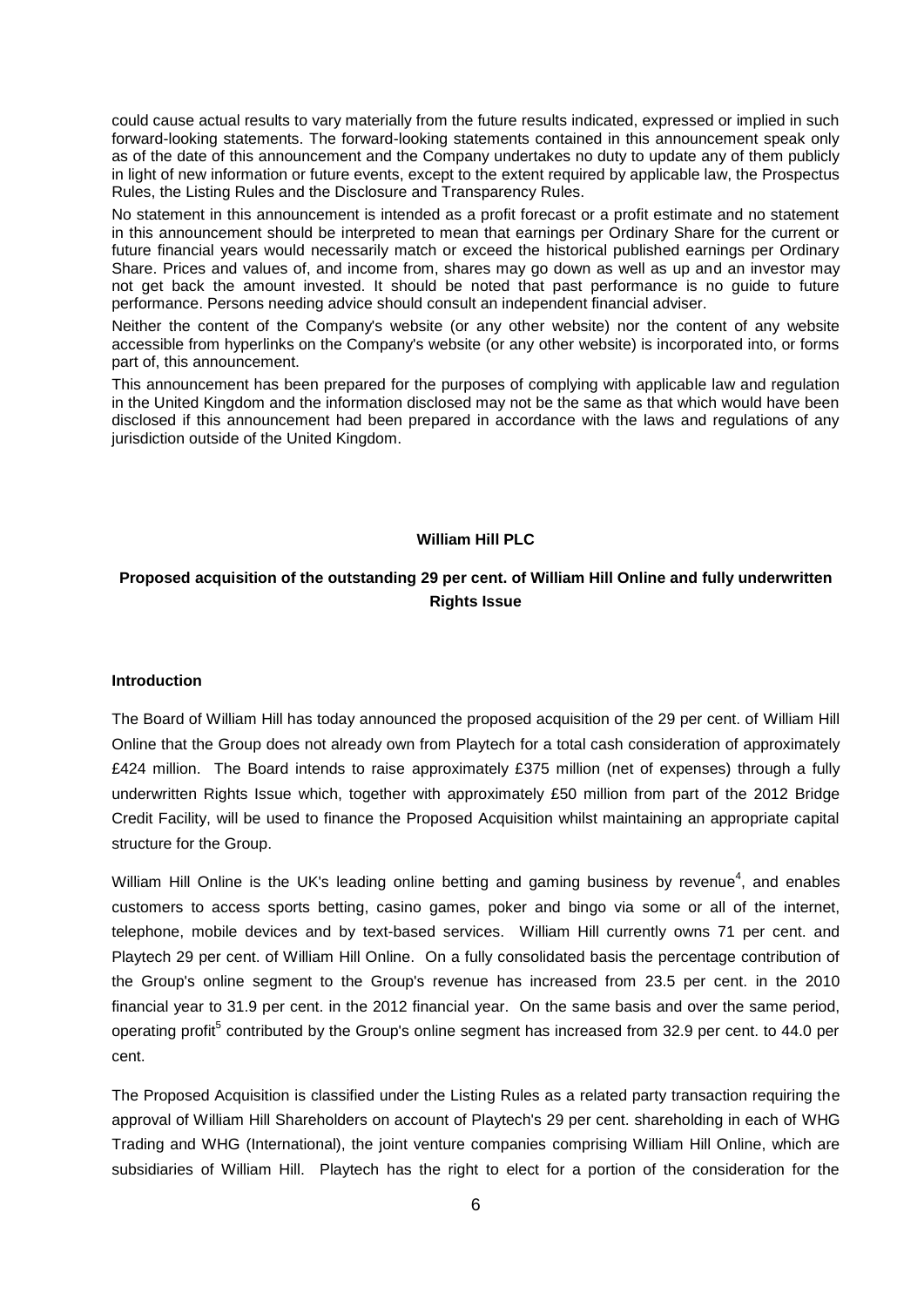Proposed Acquisition to be satisfied in the form of new William Hill Ordinary Shares. As at the date of this announcement, Playtech has indicated to William Hill that it does not intend to take Ordinary Shares and as such William Hill is funding the Proposed Acquisition on that basis.

The 2 for 9 fully underwritten Rights Issue will entail the issue of up to 156,871,900 New Ordinary Shares at a price of 245 pence per New Ordinary Share (which represents a 39.5 per cent. discount to the closing middle market price per Ordinary Share on 28 February 2013, the last practicable date before this announcement and a discount of 34.8 per cent. to the theoretical ex-rights price on the same basis). This represents a 38.3 per cent. discount to that closing middle market price adjusted for the proposed final dividend of 7.8 pence per Ordinary Share, which will be paid on 7 June 2013 to those Shareholders on the register of members at the close of business on 15 March 2013, and a discount of 33.7 per cent. to the theoretical ex-rights price on the same basis.

The New Ordinary Shares to be issued under the Rights Issue, when fully paid, will rank pari passu with the Existing Ordinary Shares, save that they will not rank for the proposed final dividend of 7.8 pence in relation to the 2012 financial year, which is due to be paid on 7 June 2013.

The approval of Shareholders is also being sought for the William Hill Online Long Term Incentive Plan 2008 (the "2008 LTIP") in order to permit the issue of new Ordinary Shares or the transfer of Ordinary Shares from treasury under this plan.

The purpose of this announcement is to explain the background to and reasons for the Proposed Acquisition and the Rights Issue and to provide you with notice of the Extraordinary General Meeting to be held to consider and, if thought fit, to pass the Resolutions required to enable and authorise William Hill to complete the Proposed Acquisition and approve the 2008 LTIP. It is important to note that in the event that William Hill fails to complete the Proposed Acquisition by 30 April 2013, its additional right to exercise the Call Option (as defined below) in 2015 shall terminate which would leave William Hill without a formal mechanism to acquire the 29 per cent. of William Hill Online it does not already own.

This announcement also explains why the Board considers the Proposed Acquisition and the approval of the 2008 LTIP, and accordingly the Resolutions to be proposed at the Extraordinary General Meeting, to be in the best interests of Shareholders and why the Board unanimously recommends that Shareholders vote in favour of the Resolutions.

Shareholders should read the whole of this announcement, including the information incorporated by reference.

### **Strategic rationale for the Proposed Acquisition and Rights Issue**

The Board now considers that after four years, William Hill Online is a strong, well-established industry leader. The Board further believes that the maintenance of a minority interest within the structure is no longer appropriate for the long-term strategy of the Group. Accordingly, the Board of William Hill, having been notified of the valuation of the Playtech interest following the valuation process as set out in the Framework Agreement, has concluded that it is in the best interests of William Hill Shareholders to exercise the Call Option over Playtech's interest and therefore acquire 100 per cent. ownership of William Hill Online.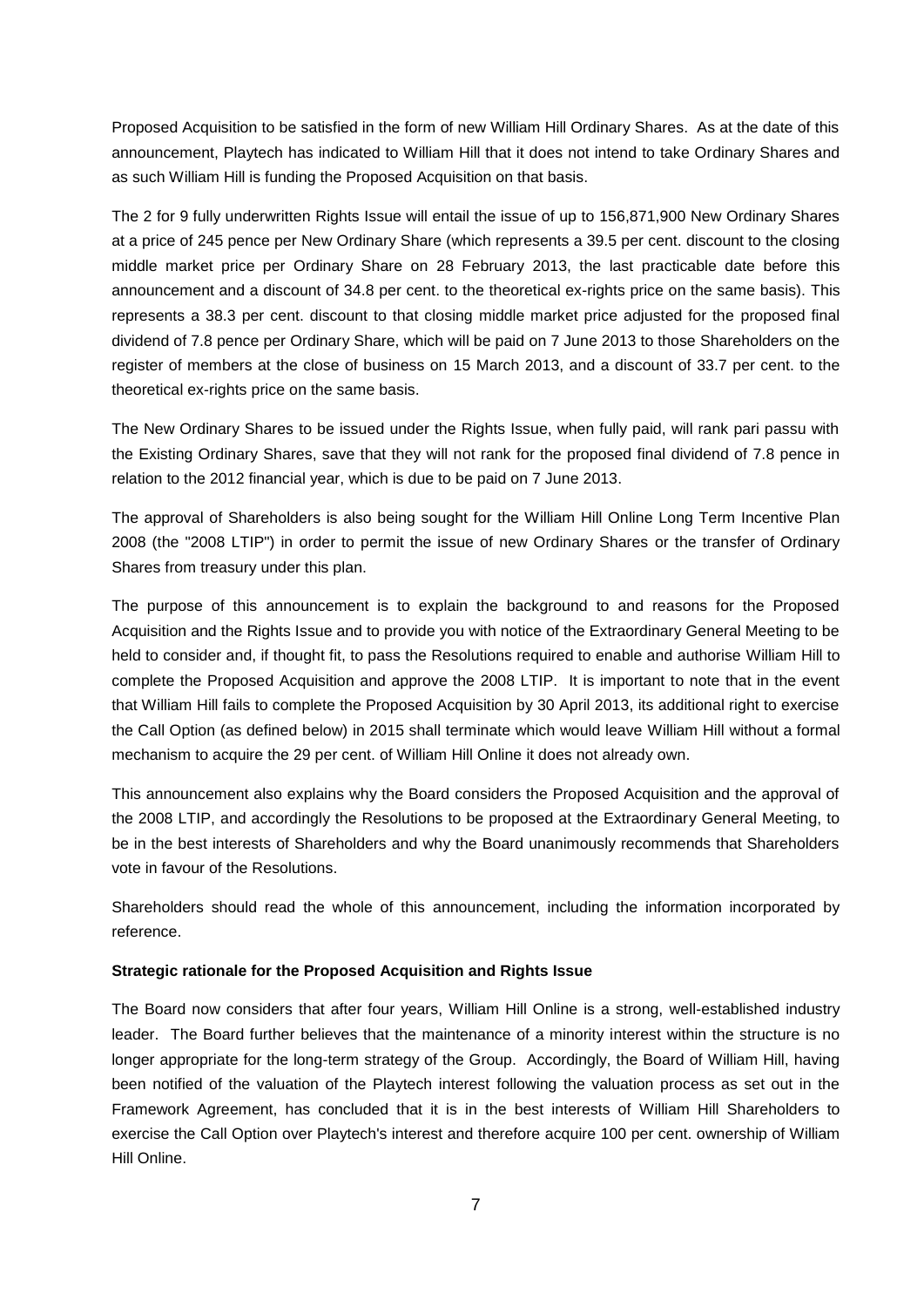Under the terms of the joint venture entered into at the time of William Hill Online's establishment, William Hill was granted two call options to acquire Playtech's 29 per cent. interest in William Hill Online on a fair value basis, exercisable in either 2013 or 2015.

In November 2012, the Board of William Hill initiated the formal valuation process for William Hill Online as part of its right to exercise the earlier Call Option. The valuation process, which was undertaken by three investment banks, in accordance with the Framework Agreement has determined that this minority interest in William Hill Online should be valued at approximately £424 million on a debt-free and cash-free basis (with an adjustment to be made to reflect the unpaid dividends and level of cash in the joint venture and William Hill Online shortly following completion). The valuation of William Hill Online as determined by the investment banks was notified to Playtech on 21 February 2013 and the Board resolved to exercise the Call Option and issue the requisite notice of such exercise to Playtech in the manner required by the Framework Agreement shortly before the issuing of this announcement. A valuation of approximately £424 million represents a multiple of 9.3 times of the EBITDA<sup>6</sup> of William Hill Online in the 2012 financial year that is attributable to Playtech's 29 per cent. shareholding in the JVCos.

The Board is confident that future prospects for William Hill Online are strong and believes that it is in the best interests of Shareholders to acquire the minority interest held by Playtech, and to do so now rather than in two years' time. The rationale for the Proposed Acquisition is as follows:

- this is the first opportunity to take full ownership of a growth business with a market-leading position and strong earnings and cash flow. It represents a compelling opportunity to strengthen future growth prospects for the broader Group;
- increased strategic flexibility arises from the simplified ownership structure. Full ownership of William Hill Online would provide the Group with an opportunity to fully develop William Hill Online's future growth potential through capital investment to further enhance areas such as product development, website development and customer relationship management, or through bolt-on acquisitions. Existing minority protections currently limit William Hill Online's ability to invest capital above a certain limit and prevent William Hill Online from making acquisitions without the consent of Playtech. Additionally, any acquisitions or future organic developments in the online or mobile sphere made by the Group currently must be offered by William Hill to the JVCos for purchase by them within 6 months of their acquisition. Acquiring the minority interest now will remove these constraints;
- increased operational freedom to leverage William Hill Online's assets and know-how across the broader Group, supporting pursuit of the Group's multi-channel strategy and selective international expansion, in particular in the US and, potentially, Australia; and
- the Board expects the Proposed Acquisition to be earnings accretive on a per share basis in the current financial year as compared to the Rights Issue adjusted alternative.<sup>7</sup>

The Board believes that the most appropriate way of financing the Proposed Acquisition is through a combination of the proceeds of the Rights Issue and additional debt. This will maintain an appropriate capital structure for the Group in the current environment having regard to gearing levels which strike an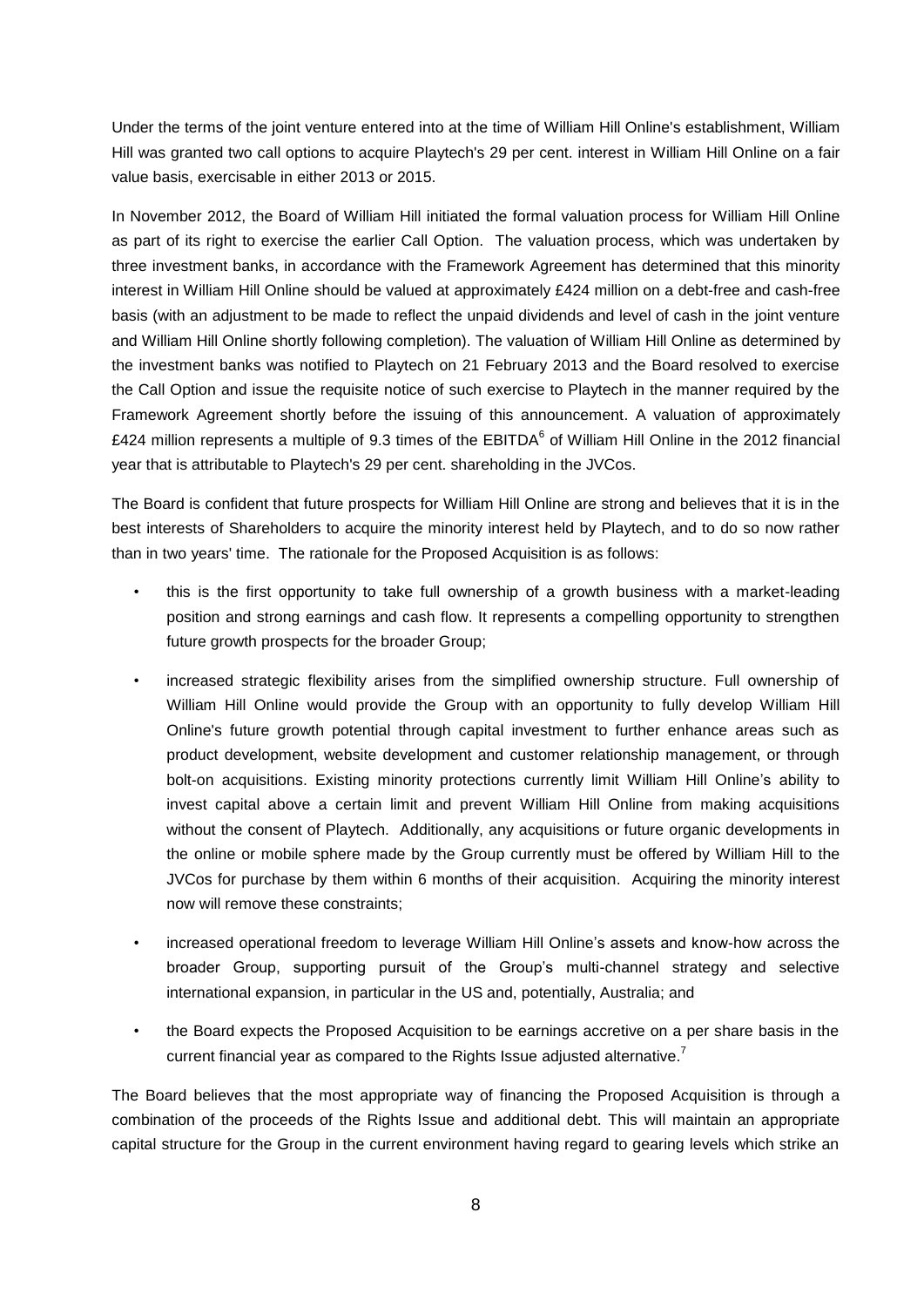appropriate balance between increased financial leverage and the maintenance of an acceptable financial risk profile.

### **Financing and capital structure**

William Hill looks to maintain a prudent level of debt. The Board is of the view that the most appropriate way to fund the Proposed Acquisition is by raising new equity in addition to utilising approximately £50 million of the 2012 Bridge Credit Facility. The Board, taking into account, amongst other matters, the size of the equity portion of the fundraising relative to the current market capitalisation of William Hill and the need to maintain pre-emption rights of William Hill Shareholders, believes the most appropriate method to raise the necessary equity funds is by way of a rights issue.

Assuming completion of both the Sportingbet acquisition and the Proposed Acquisition and that the consideration payable to Playtech is paid fully in cash, the Board expects the Group's covenant ratio of net debt to EBITDA (as defined under bank loan covenants) to be at an appropriate and prudent level of financial leverage for the business having regard to current trading conditions and potential future developments. Furthermore, the Board expects this level of net debt to EBITDA (as defined under bank loan covenants) will provide the Group with appropriate flexibility to continue to pursue its stated strategy.

As part of its ongoing financing strategy, the Board anticipates accessing the corporate debt markets, such as the bond markets, in due course for the purposes of re-financing the 2012 Bridge Credit Facility and for its longer term financing needs.

In the unlikely event that the proposed acquisition of Sportingbet's Australian business and certain other assets from the Sportingbet group were not to complete, the Board intends to return surplus equity capital to Shareholders. The timing and manner of any such return of capital to Shareholders would be determined by the Board. It is possible that certain Shareholders, such as some Overseas Shareholders and individuals, would potentially suffer a tax charge on the return of capital and, accordingly, their financial position would be adversely affected.

### **Principal terms of the Proposed Acquisition**

The key terms of the Proposed Acquisition are as follows:

The Proposed Acquisition is to be effected in accordance with the terms of the Framework Agreement, which governs the terms upon which William Hill may acquire the 29 per cent. of the two JVCos that comprise William Hill Online that it does not already own.

Under the Framework Agreement, Playtech granted to William Hill Organization (or its nominee) an irrevocable Call Option to purchase all of the JV Shares held by Playtech and the IP Assets. The Call Option is exercisable in either 2013 or 2015, on the basis that the acquisition of the JV Shares held by Playtech and IP Assets must be completed by 30 April in the same year that the Call Option is exercised.

Shortly before making this announcement, William Hill notified Playtech of its intention to exercise the Call Option in 2013. Consequently, in the event that William Hill does not duly complete the purchase of the JV Shares held by Playtech and IP Assets by 30 April 2013 (save where the failure to complete is principally as a result of the direct or indirect action of a member of the Playtech Group or its associates),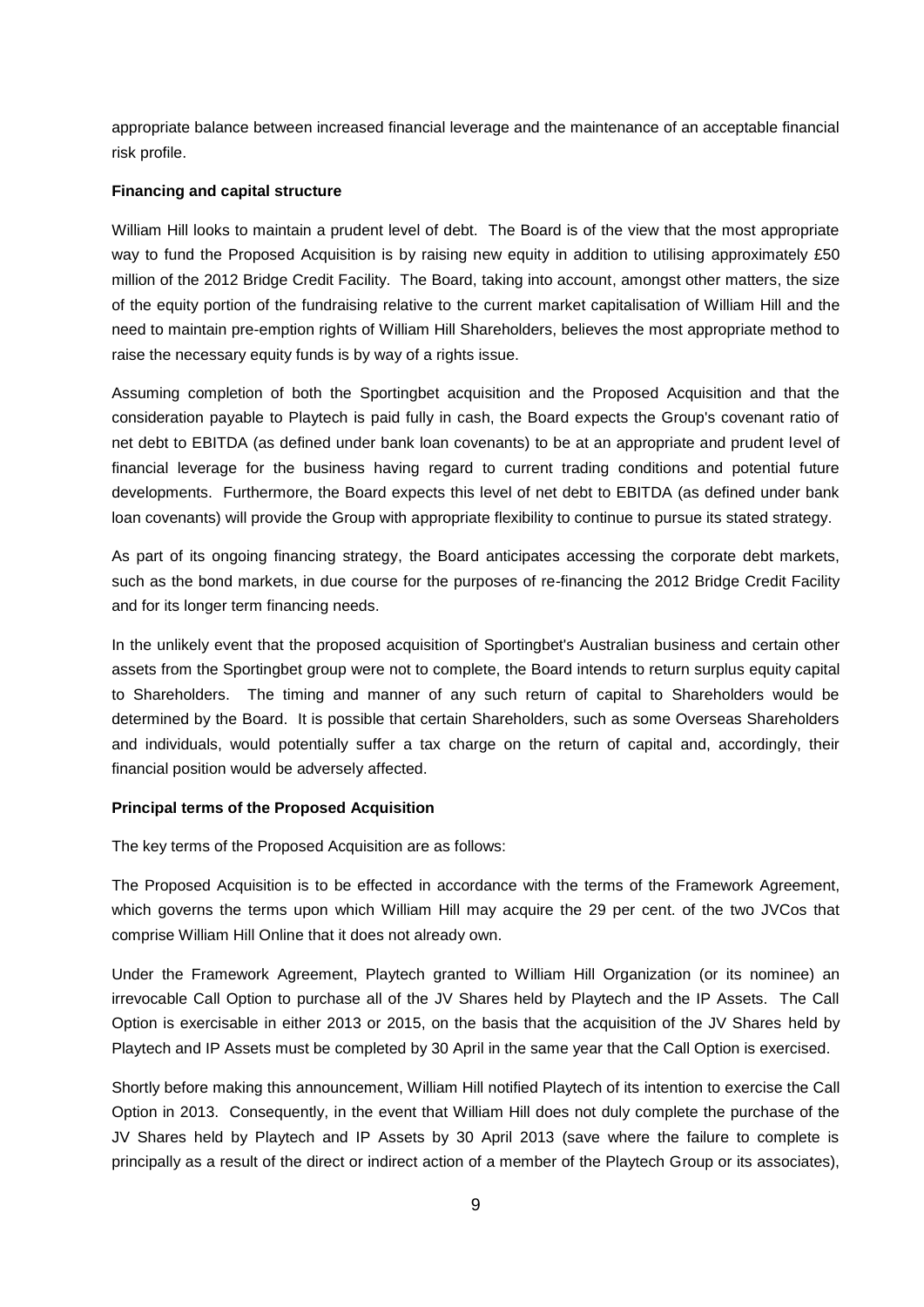then William Hill's right to exercise the Call Option in 2015 will automatically terminate. Playtech is required to take all such action as William Hill may properly require to give effect to the provisions of the Framework Agreement insofar as they relate to the Call Option, and if it, or a member of the Playtech Group, breaches such obligation, the date for completion of the Call Option may be extended accordingly.

The consideration payable by William Hill to Playtech on exercise of the Call Option is the 'fair value' for the IP Assets and JV Shares held by Playtech, as determined on the basis of valuations submitted by three investment banks in accordance with the Framework Agreement. As noted above, the valuation process has been completed, and the fair value for the purposes of the Call Option has been determined to be approximately £424 million on a debt free and cash free basis.

On completion of the Call Option, Playtech is required to execute such documentation as is appropriate (i) to effect the transfer of the JV Shares held by it free from any encumbrances and (ii) to transfer the IP Assets free from any encumbrances (and will indemnify William Hill for any losses for any such encumbrance, claim or liability save for those that result from action taken by the JVCos or their subsidiaries whilst the IP Assets are licensed to them), in each case with full title guarantee. Playtech is not required to provide warranty and indemnity protection in respect of the JV Shares which are the subject of the Call Option save in respect of title and capacity. Further, on completion of the Call Option, William Hill will procure that the JVCos promptly repay any outstanding sums owed by them to Playtech under the terms of the Framework Agreement.

After completion of the Proposed Acquisition, existing software agreements with Playtech will carry on in accordance with their terms. At the time William Hill Online was established, the business was granted an eight-year licence, expiring in 2016, for Playtech Software's market-leading casino and poker software. The suppliers of William Hill Online's bingo software and mobile betting platform have since been acquired by Playtech Software and the licences for these products expire on February 2013 and October 2013, respectively. The bingo software licence is currently being renegotiated. These licensing arrangements are in the ordinary course of William Hill's operations and will continue irrespective of William Hill acquiring Playtech's stake in William Hill Online. To the extent that William Hill wishes to renew the licensing arrangements at the end of their term, it would expect to conduct any such negotiations on the same basis as with any other supplier relationship.

As set out below, the Proposed Acquisition is subject to the approval of William Hill's Shareholders and the successful completion of the Rights Issue.

#### **Related party transaction**

The Proposed Acquisition is classified under the Listing Rules as a "related party transaction" as Playtech is classified as a "related party" due to its 29 per cent. interest in the share capital of each of the two JVCos comprising William Hill Online, which are subsidiaries of William Hill. Consequently, the Proposed Acquisition is conditional upon and must be approved by, Shareholders before it is completed. Shareholder approval will be sought at an Extraordinary General Meeting to be held on 18 March 2013.

#### **Principal terms of the Rights Issue**

The Group is proposing to raise approximately £375 million (net of expenses) by way of the Rights Issue. The Rights Issue is being fully underwritten by the Underwriters, subject to certain conditions. The Issue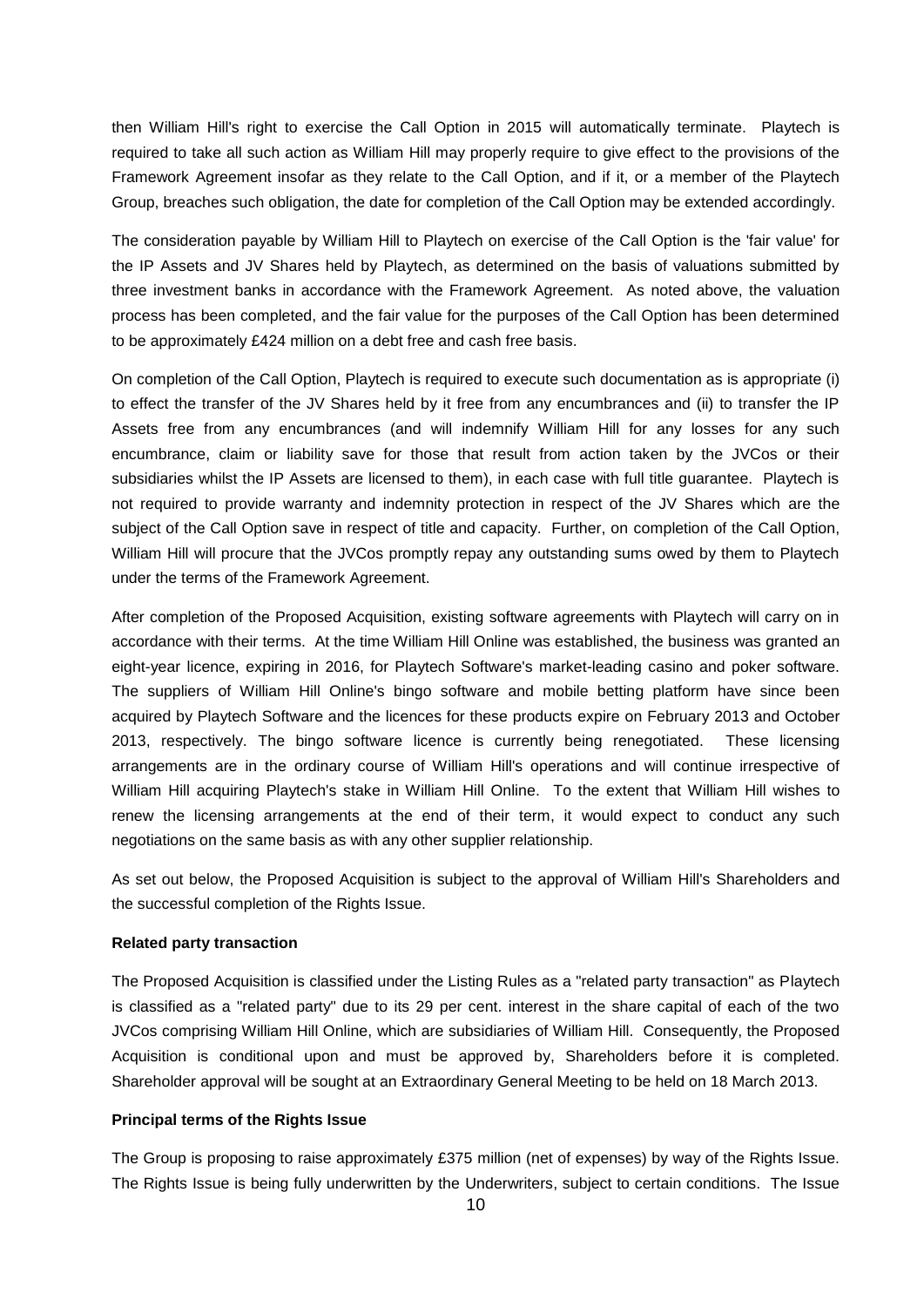Price of 245 pence per New Ordinary Share represents a 39.5 per cent. discount to the closing middle market price of William Hill of 404.7 pence per Ordinary Share on 28 February 2013, the latest practicable date before the announcement of the Proposed Acquisition and Rights Issue and a 34.8 per cent. discount to the theoretical ex-rights price of 375.7 pence per New Ordinary Share calculated by reference to the closing middle market price on the same basis. This represents a 38.3 per cent. discount to that closing middle market price adjusted for the proposed final dividend of 7.8 pence per Ordinary Share, which will be paid to those Shareholders on the register of members at the close of business on 15 March, and a discount of 33.7 per cent. to the theoretical ex-rights price on the same basis.

Subject to the fulfilment of, amongst other things, the conditions set out below, the Group will offer 156,871,900 New Ordinary Shares by way of the Rights Issue to Qualifying Shareholders other than, subject to certain exceptions, Qualifying Shareholders with a registered address in the United States or any of the Restricted Jurisdictions, at an Issue Price of 245 pence per New Ordinary Share payable in full on acceptance. The Rights Issue will be offered on the basis of:

### **2 New Ordinary Shares for every 9 Existing Ordinary Shares**

held on the Record Date, and so in proportion to any other number of Existing Ordinary Shares then held and otherwise on the terms and conditions set out in this document and, in the case of Qualifying non-CREST Shareholders only, the Provisional Allotment Letter. Holdings of Ordinary Shares in certificated and uncertificated form will be treated as separate holdings for the purpose of calculating entitlements under the Rights Issue.

Fractions of New Ordinary Shares will not be allotted to any Qualifying Shareholders, but will be aggregated and sold in the market for the benefit of the Group.

The New Ordinary Shares will, when issued and fully paid, rank pari passu in all respects with the Existing Ordinary Shares save that they will not rank for the proposed final dividend of 7.8 pence in relation to the 2012 financial year, which is due to be paid on 7 June 2013.

The Rights Issue is conditional, amongst other things, upon:

- (a) the passing of the Proposed Acquisition Resolution at the Extraordinary General Meeting without material amendment;
- (b) the Group having applied to Euroclear UK & Ireland for admission of the Nil Paid Rights and Fully Paid Rights to CREST as participating securities and no notification having been received from Euroclear UK & Ireland on or before Admission that such admission or facility for holding and settlement has been or is to be refused;
- (c) Admission becoming effective by not later than 8.00 a.m. on 19 March 2013 (or such later time and/or date as the Banks and the Group may agree in advance in writing but so that the last date for acceptance is not later than 18 April 2013); and
- (d) the Underwriting Agreement becoming unconditional in all respects (save for the condition relating to Admission) and not having been rescinded or terminated in accordance with its terms prior to Admission.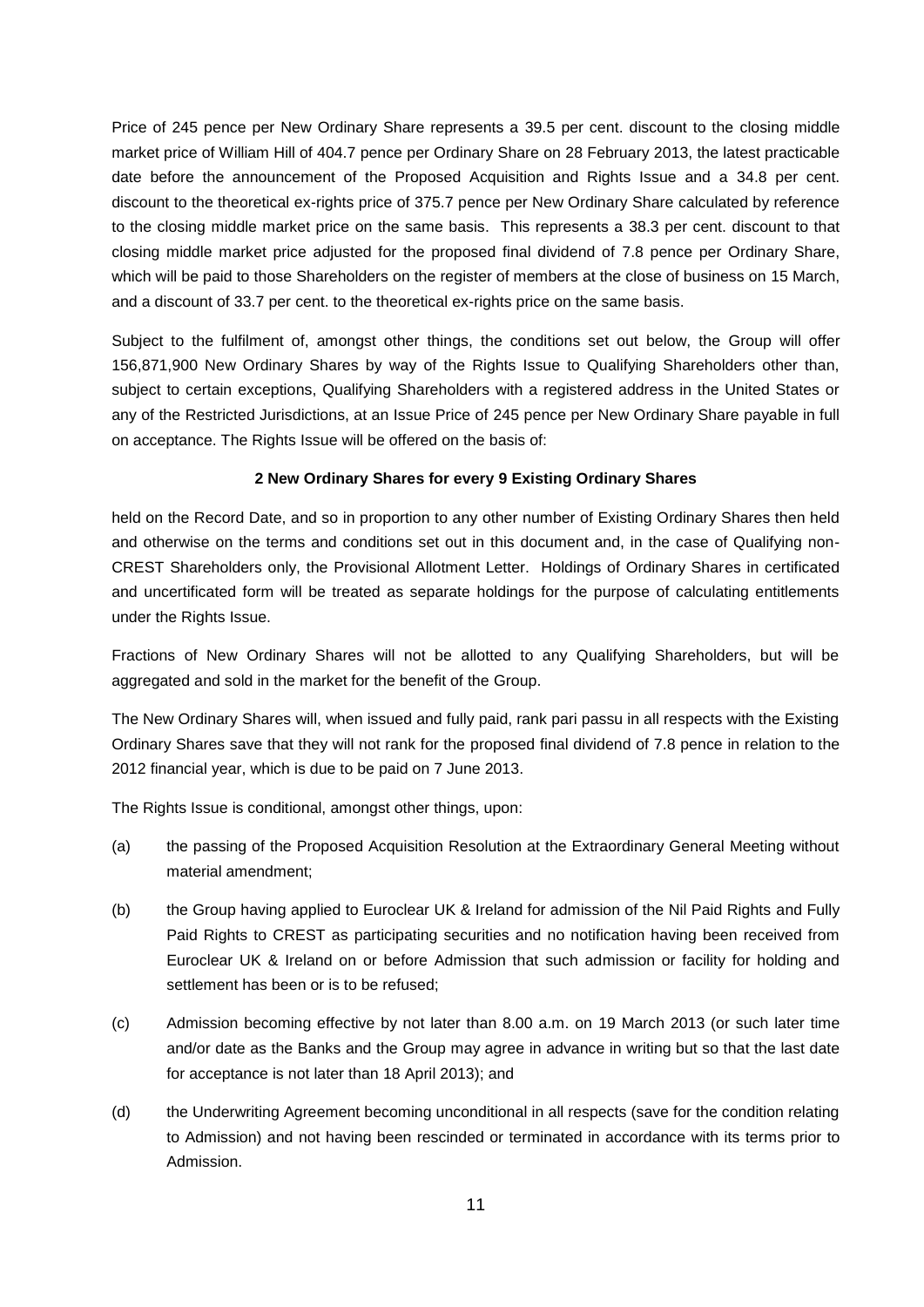The Shareholder resolutions authorising the Directors to issue the New Ordinary Shares pursuant to the Rights Issue were approved by Shareholders at William Hill's annual general meeting on 8 May 2012.

Applications have been made to the FSA and to the London Stock Exchange for the New Ordinary Shares to be admitted, nil paid, to the Official List and to trading on the London Stock Exchange. It is expected that Admission will become effective and dealings in the Nil Paid Rights will commence on 19 March 2013.

### *Qualifying US Investors and Overseas Shareholders*

Qualifying US Investors and Shareholders who are resident in, or who are citizens of, any jurisdiction other than the UK, and persons who hold Ordinary Shares for the benefit of such persons or who have a contractual or other legal obligation to forward this document into a jurisdiction other than the UK, should refer to section 8 of Part III of the Prospectus for further information.

Further information on the Rights Issue, including the terms and conditions thereof and the procedure for acceptance and payment, is set out in Part III of the Prospectus.

## **Current trading**

The current trading update relates to the seven weeks from 2 January 2013 to 19 February 2013.

Group revenue was up 19.5 per cent., although this was flattered by the transition from a VAT-based taxation regime for retail gaming machines to a Machine Games Duty regime from 1 February 2013. Adjusting the prior year from the date of introduction of the Machine Games Duty to reflect the current taxation regime, the Group's revenues during the seven week period ending 19 February 2013 would have increased by 16.9 per cent. against the comparator period.

In the Group's retail segment, whilst over-the-counter amounts wagered fell 2.9 per cent., over-the counter revenue grew by 15.6 per cent., benefitting from a very strong gross win margin of 21.7 per cent. Machines gross win grew by 1.4 per cent. William Hill Online continues to perform strongly with net revenue up 28.7 per cent. Sportsbook amounts wagered grew by 29.0 per cent. and net revenue grew by 74.8 per cent. with gross win margin, at 11.0 per cent., up 3.0 percentage points.

During the seven weeks ended 19 February 2013, sportsbook amounts wagered were equivalent to 109 per cent. of over-the-counter amounts wagered against a target for sportsbook amounts wagered to equal over-the-counter amounts wagered by the 2014 World Cup (2012 financial year: 87 per cent.), sportsbook mobile weekly amounts wagered averaged £16 million against a target of £15 million by mid-2013 (2012 financial year: £10.9 million) and mobile represented 34 per cent. of sportsbook amounts wagered against a target of mobile representing 40 per cent. of Sportsbook turnover by end 2013 (2012 financial year; 26 per cent.).

At this early stage in the year, the Board is pleased by the Group's trading performance, albeit recognising that the gross win margin in both the retail and online segments continues to be unusually strong over this short period.

### **Dividends and dividend policy**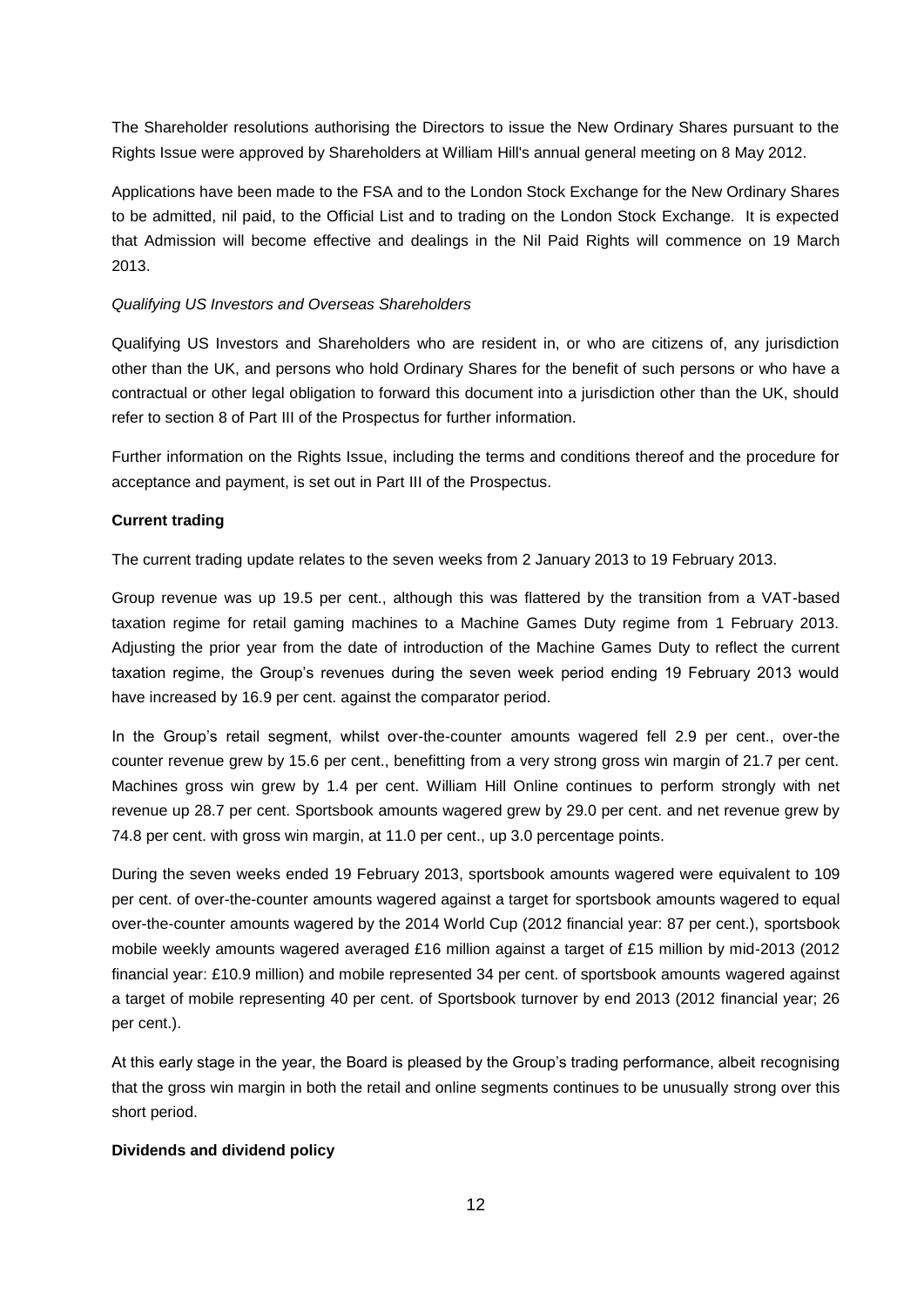The Board has approved a final dividend of 7.8 pence per share (2011: 6.7 pence per share), giving a total 2012 dividend of 11.2 pence per share (2011: 9.6 pence per share). This represents 16.7 per cent. growth, reflecting the strong results delivered in the 2012 financial year.

The Board continues to consider dividends to be an important component of Shareholder returns. It is the Board's intention to continue to apply its existing dividend policy based on a payout covered approximately 2.5 times by underlying earnings, moving to 2.0 times when conditions permit. Factors that will bear on the timing of any substantive move below 2.5 times include the level of financial gearing of the Group, future investment opportunities and regulatory considerations.

### **Directors' intentions**

Each of the Directors who holds Ordinary Shares has undertaken to take up in full his or her rights to subscribe for New Ordinary Shares under the Rights Issue in respect of his or her beneficial holdings, which together amount to 551,592 Ordinary Shares, representing 0.08 per cent., of William Hill's issued ordinary share capital as at the date of this announcement.

### **Expected timetable of principal events**

|                                                                                                                           | 2013                          |
|---------------------------------------------------------------------------------------------------------------------------|-------------------------------|
| Publication of Prospectus and Form of Proxy                                                                               | 1 March                       |
| Record date for entitlements under the Rights Issue                                                                       | Close of business on 14 March |
| Record date for final dividend in respect of the 2012 financial<br>year                                                   | 15 March                      |
| Latest time and date for receipt of Forms of Proxy                                                                        | 9.00 a.m. on 16 March         |
| <b>Extraordinary General Meeting</b>                                                                                      | 9.00 a.m. on 18 March         |
| Despatch of Provisional Allotment Letters (to Qualifying non-<br><b>CREST Shareholders only)</b>                          | 18 March                      |
| Admission/Commencement of dealings in Nil Paid Rights on<br>the London Stock Exchange                                     | 8.00 a.m. on 19 March         |
| Existing Ordinary Shares marked "ex-rights" by the London<br>Stock Exchange                                               | 8.00 a.m. on 19 March         |
| Latest time and date for acceptance, payment in full and<br>registration of renunciation of Provisional Allotment Letters | 11.00 a.m. on 4 April         |
| Commencement of dealing in New Ordinary Shares fully paid<br>on the London Stock Exchange                                 | 8.00 a.m. on 5 April          |

Notes on expected timetable of principal events:

- (a) Subject to certain restrictions relating to Qualifying Shareholders with registered addresses outside the UK, details of which are set out in Part III of the Prospectus.
- (b) References to times in this document are to London time unless otherwise stated.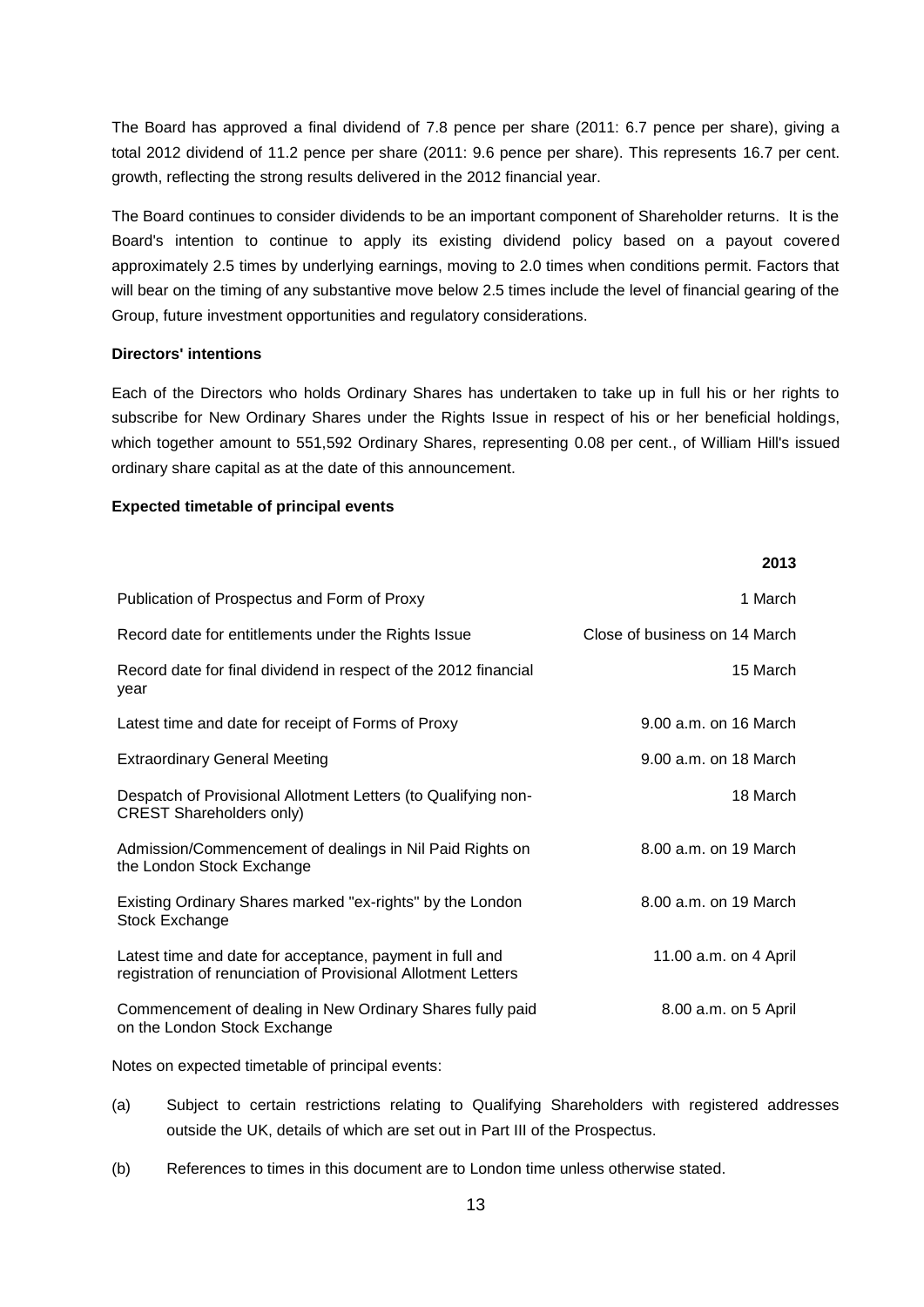- (c) The times and dates set out in the expected timetable are indicative only and may be adjusted by William Hill in consultation with the Banks in which event details of the new times and dates will be notified to the FSA, London Stock Exchange and, where appropriate, Qualifying Shareholders.
- (d) If you have any queries on the procedure for acceptance and payment, you should contact Computershare Investor Services PLC at The Pavilions, Bridgwater Road, Bristol BS99 6ZY on 0870 703 6251 or from outside the UK on +44 870 703 6251. The Shareholder Helpline is available from 8.30 a.m. to 5.30 p.m. (London time) Monday to Friday, excluding bank holidays.

Calls to the Shareholder Helpline number are charged at approximately 10 pence per minute (including VAT) plus any of your service provider's network extras. Calls to the Shareholder Helpline number from outside the UK are charged at applicable international rates. Different charges may apply to calls made from mobile telephones and calls may be recorded and monitored randomly for security and training purposes.

Please note that Computershare cannot provide financial advice on the Rights Issue or as to whether or not you should take up your rights under the Rights Issue.

Copies of the Prospectus will be available for inspection during normal business hours on any weekday (Saturday, Sundays and public holidays excepted) at the offices of Ashurst LLP, Broadwalk House, 5 Appold Street, London EC2A 2HA up to and including 19 March 2013.

This announcement has been issued by, and is the sole responsibility of, William Hill PLC.

Notes:

- (4) Source: Gambling Data, European Online Regulated Markets Data Report, 2012.
- (5) Operating profit is a non-IFRS measure defined by William Hill as pre-exceptional profit before interest and tax, before amortisation.
- (6) EBITDA is calculated as pre-exceptional profit/loss before interest, tax, depreciation and amortisation (including amortisation of specifically identified intangible assets recognised on acquisitions.)
- (7) This should not be construed as a profit forecast or interpreted to mean that the future earnings per share, profits, margins or cash flows of William Hill necessarily be greater than the historic published figures. The Rights Issue adjusted alternative is the comparative earnings per share figure assuming the Proposed Acquisition did not take place but adjusted for the bonus element of the Rights Issue.

#### **Definitions**

The following definitions apply throughout this document, unless the context otherwise requires

"2008 LTIP Resolution" the ordinary resolution to approve the 2008 LTIP which is numbered 2 in the Notice of Extraordinary General Meeting;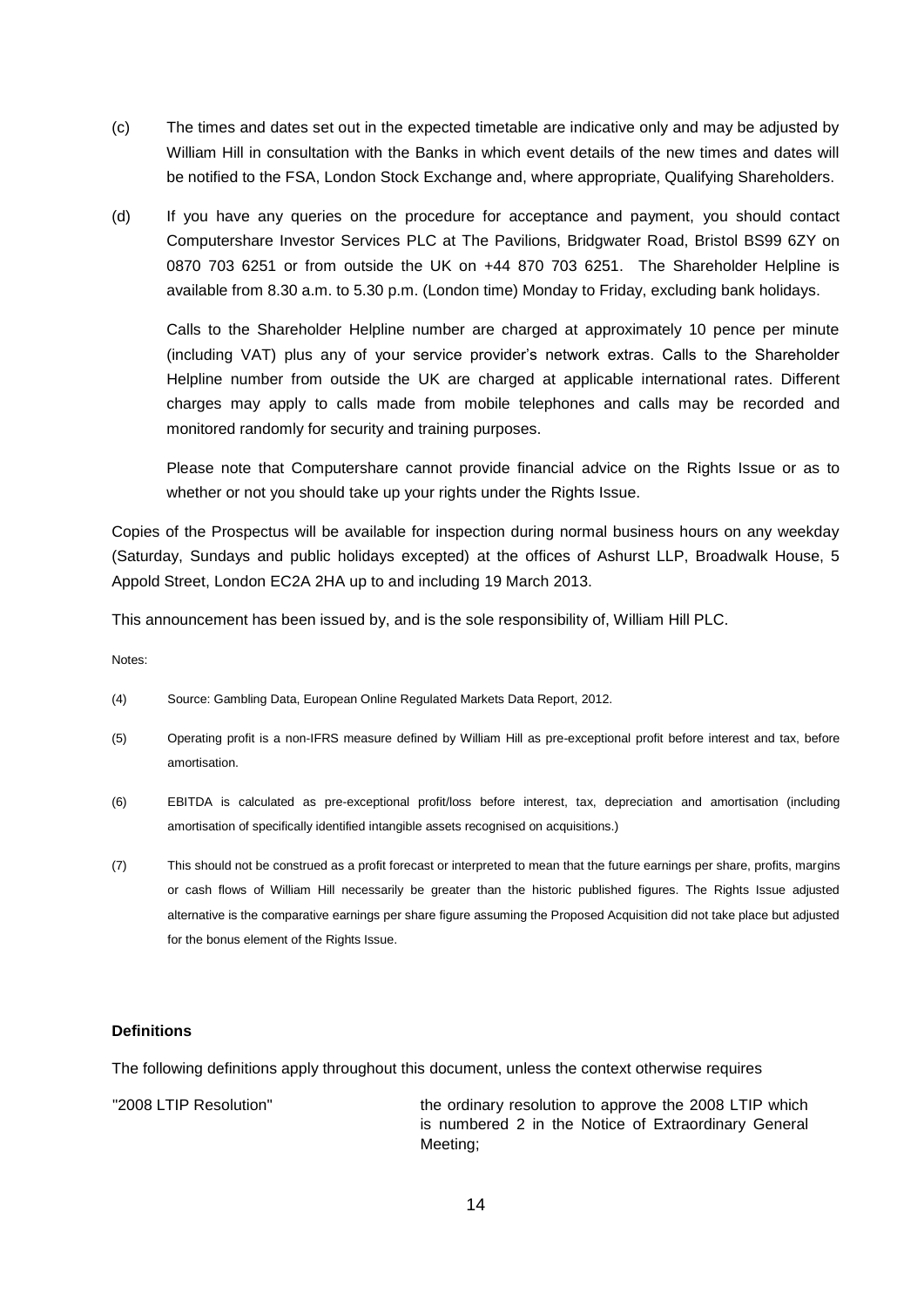| "2010 financial year"                | 52 weeks ended 28 December 2010;                                                                                                                                                                                                                                                                                                                                                                             |
|--------------------------------------|--------------------------------------------------------------------------------------------------------------------------------------------------------------------------------------------------------------------------------------------------------------------------------------------------------------------------------------------------------------------------------------------------------------|
| "2011 financial year"                | 52 weeks ended 27 December 2011;                                                                                                                                                                                                                                                                                                                                                                             |
| "2012 Bridge Credit Facility"        | the £325 million bridge term credit facility provided by<br>Barclays Bank PLC, Lloyds TSB Bank plc and The<br>Royal Bank of Scotland plc, consisting of separate<br>tranches for the purposes of financing part of the cost of<br>acquisition of Sportingbet's Australian online gambling<br>operations and certain other assets from the Sportingbet<br>group and funding in part the Proposed Acquisition; |
| "2012 financial year"                | 53 weeks ended 1 January 2013;                                                                                                                                                                                                                                                                                                                                                                               |
| "Admission"                          | the admission of the New Ordinary Shares (nil paid) (i)<br>to the Official List and (ii) to trading on the London Stock<br>Exchange's main market for listed securities becoming<br>effective in accordance, respectively, with the Listing<br>Rules and the Admission and Disclosure Standards;                                                                                                             |
| "Admission and Disclosure Standards" | requirements<br>contained<br>the<br>in<br>the<br>publication<br>"Admission and Disclosure Standards" containing, inter<br>alia, the admission requirements to be observed by<br>companies seeking admission to trading on the London<br>Stock Exchange's main market for listed securities;                                                                                                                  |
| "Banks"                              | Citigroup Global Markets Limited, Investec Bank plc and<br>Barclays Bank PLC;                                                                                                                                                                                                                                                                                                                                |
| "Barclays"                           | Barclays Banks PLC;                                                                                                                                                                                                                                                                                                                                                                                          |
| "Board"                              | The Board of Directors of the Company;                                                                                                                                                                                                                                                                                                                                                                       |
| "Call Option"                        | the call option granted by Playtech to William Hill<br>Organization (or its nominee) to purchase all of the JV<br>Shares held by Playtech and the IP Assets, exercisable<br>in either 2013 or 2015, on the terms set out in the<br>Framework Agreement;                                                                                                                                                      |
| "certified" or "certificated form"   | not in uncertificated form;                                                                                                                                                                                                                                                                                                                                                                                  |
| "Citi "                              | Citigroup Global Markets Limited;                                                                                                                                                                                                                                                                                                                                                                            |
| "Company" or "William Hill"          | William Hill PLC;                                                                                                                                                                                                                                                                                                                                                                                            |
| "Computershare" or "Registrars"      | the Company's registrars, Computershare Investor<br>Services PLC, of The Pavilions, Bridgwater Road,<br>Bristol, BS99 6ZY;                                                                                                                                                                                                                                                                                   |
| "CREST"                              | the relevant system (as defined in the Uncertificated<br>Securities Regulations) for paperless settlement of<br>transfers<br>and the<br>holding of shares in<br>share<br>uncertificated form in respect of which Euroclear UK &<br>Ireland is the operator (as defined in the Uncertificated<br>Securities Regulations);                                                                                     |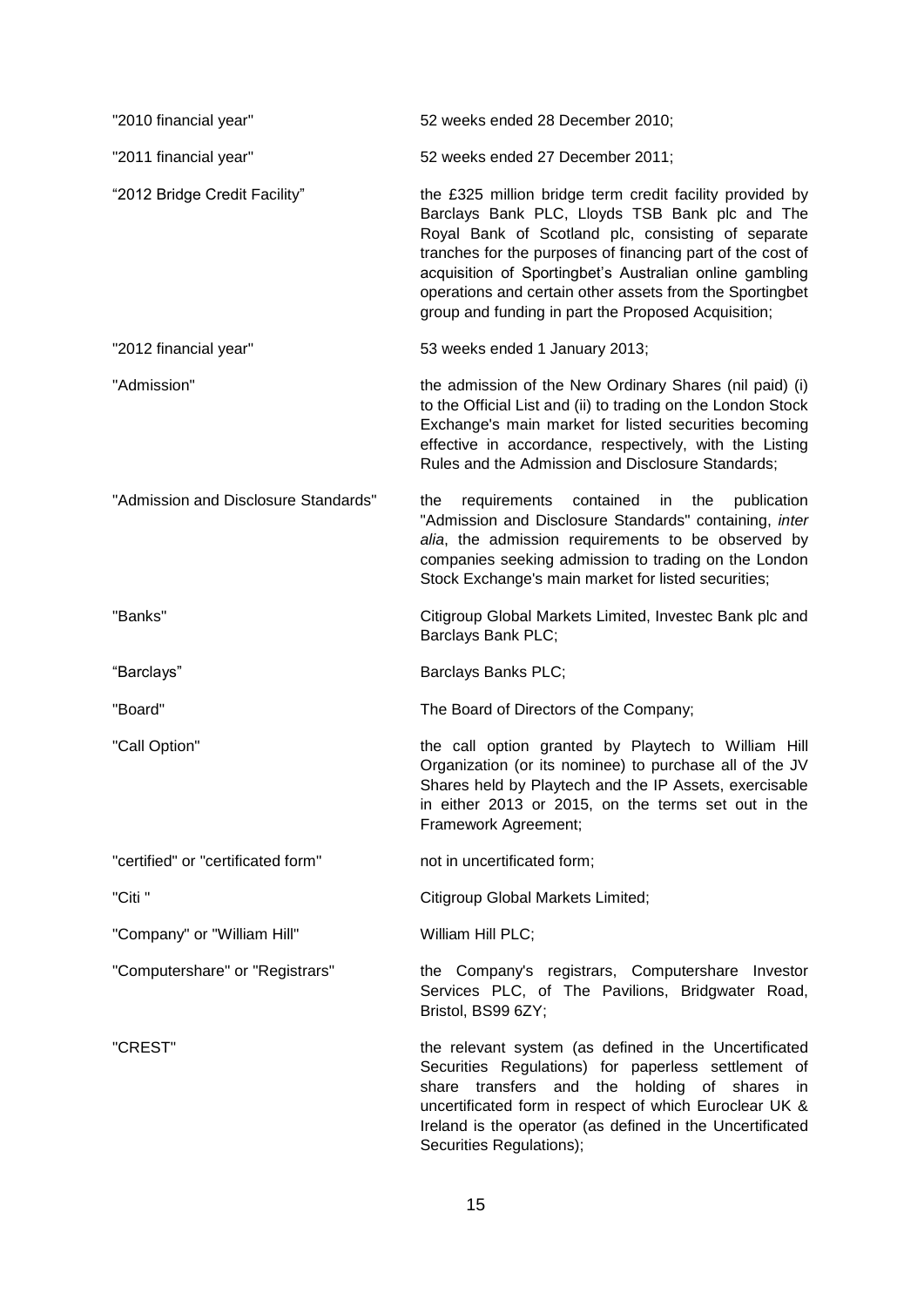| "Disclosure Rules and Transparency<br>Rules" | the rules made by the FSA under Part VI of FSMA<br>relating to the disclosure of information (as amended<br>from time to time);                                                                                                                                                                                                                                                                            |
|----------------------------------------------|------------------------------------------------------------------------------------------------------------------------------------------------------------------------------------------------------------------------------------------------------------------------------------------------------------------------------------------------------------------------------------------------------------|
| "Directors" or the "Board"                   | the current directors of the Company;                                                                                                                                                                                                                                                                                                                                                                      |
| "Euroclear UK & Ireland"                     | Euroclear UK & Ireland Limited, the operator of CREST;                                                                                                                                                                                                                                                                                                                                                     |
| "Existing Ordinary Shares"                   | the fully paid Ordinary Shares in issue at the Record<br>Date;                                                                                                                                                                                                                                                                                                                                             |
| "Extraordinary General Meeting" or<br>"EGM"  | the extraordinary general meeting of the Company to be<br>held at offices of Ashurst LLP, Broadwalk House, 5<br>Appold Street, London EC2A 2HA at 9.00 a.m. on 18<br>March 2013, notice of which is set out at the end of this<br>document;                                                                                                                                                                |
| "Form of Proxy"                              | the enclosed form of proxy for use in connection with the<br><b>Extraordinary General Meeting;</b>                                                                                                                                                                                                                                                                                                         |
| "Framework Agreement"                        | the agreement entered into on 19 October 2008 (as<br>amended on 29 December 2008, 21 December 2010<br>and 13 May 2011) between Genuity (referred to therein<br>as Playtech), William Hill Organization, WHG Trading,<br>WHG (International) and Playtech Software Limited<br>relating to a joint venture by William Hill and Playtech of<br>an online gambling business (as amended from time to<br>time); |
| "FSA"                                        | the Financial Services Authority in its capacity as the<br>competent authority for the purposes of Part VI of FSMA<br>and in the exercise of its functions in respect of<br>admission to the Official List otherwise than in<br>accordance with Part VI of FSMA;                                                                                                                                           |
| "FSMA"                                       | the Financial Services and Markets Act 2000, as<br>amended from time to time;                                                                                                                                                                                                                                                                                                                              |
| "Fully Paid Rights"                          | rights to acquire New Ordinary Shares, fully paid;                                                                                                                                                                                                                                                                                                                                                         |
| "Genuity" or "Playtech"                      | Genuity Services Limited, a company incorporated in<br>the British Virgin Islands with registered number<br>1496685, whose registered office is at Trident<br>Chambers, P.O. Box 146, Tortola, British Virgin Islands;                                                                                                                                                                                     |
| "Group"                                      | the Company and its subsidiaries from time to time;                                                                                                                                                                                                                                                                                                                                                        |
| "IFRS"                                       | International Financial Reporting Standards as issued<br>by the International Accounting Standards Board (IASB)<br>and International Financial<br>Reporting<br>Standards<br>adopted by the European Union;                                                                                                                                                                                                 |
| "Investec"                                   | Investec Bank plc;                                                                                                                                                                                                                                                                                                                                                                                         |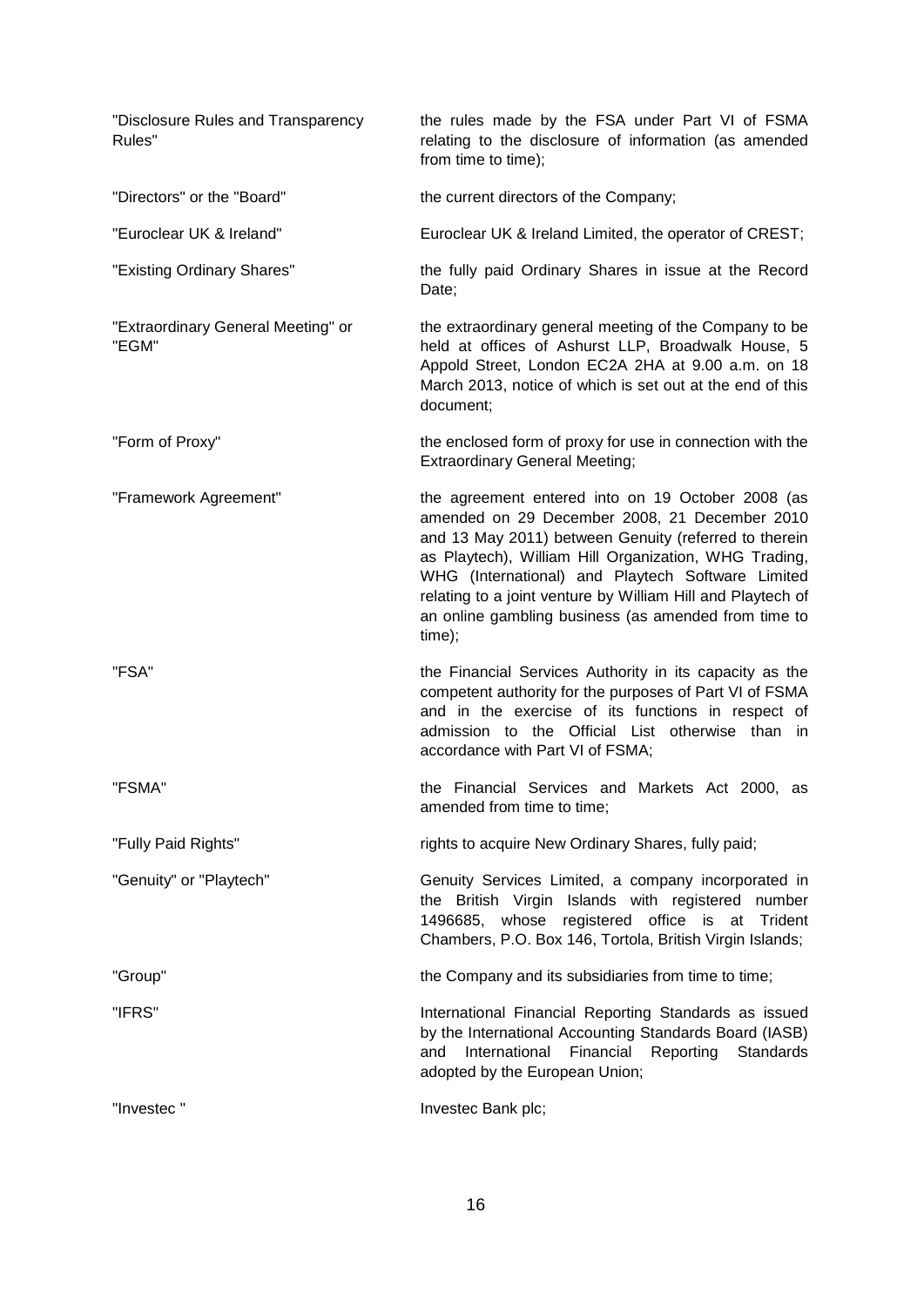| "IP Assets"                               | the trademarks and domain names which are the<br>subject of a licence entered into by Playtech and the<br>JVCos on 30 December 2008 (as amended from time to<br>time);                                                                                                                                                     |
|-------------------------------------------|----------------------------------------------------------------------------------------------------------------------------------------------------------------------------------------------------------------------------------------------------------------------------------------------------------------------------|
| "Issue Price"                             | 245 pence per new Ordinary Share;                                                                                                                                                                                                                                                                                          |
| "Japan"                                   | Japan, its territories and possessions and any areas<br>subject to its jurisdiction;                                                                                                                                                                                                                                       |
| "JVCos"                                   | WHG Trading and WHG (International);                                                                                                                                                                                                                                                                                       |
| "JV Shares"                               | shares in the capital of the JVCos of whatever class;                                                                                                                                                                                                                                                                      |
| "Listing Rules"                           | the listing rules made by the FSA under Part VI of FSMA<br>(as amended from time to time);                                                                                                                                                                                                                                 |
| "London Stock Exchange"                   | London Stock Exchange plc;                                                                                                                                                                                                                                                                                                 |
| "New Ordinary Shares"                     | 156,871,900 new Ordinary Shares to be issued by the<br>Company pursuant to the Rights Issue;                                                                                                                                                                                                                               |
| "Nil Paid Rights"                         | New Ordinary Shares in nil paid form provisionally<br>allotted to Qualifying Shareholders pursuant to the<br>Rights Issue;                                                                                                                                                                                                 |
| "Notice of Extraordinary General Meeting" | the notice of extraordinary general meeting set out at<br>the end of this document;                                                                                                                                                                                                                                        |
| "Official List"                           | the Official List of the FSA;                                                                                                                                                                                                                                                                                              |
| "Ordinary Shares"                         | the ordinary shares of 10 pence each in the capital of<br>the Company;                                                                                                                                                                                                                                                     |
| "Overseas Shareholders"                   | Qualifying Shareholders who have registered addresses<br>outside the UK:                                                                                                                                                                                                                                                   |
| "Playtech Group"                          | Playtech Limited and any company which is a holding<br>company of that company or a subsidiary of that<br>company (other than the JVCos or any of their<br>subsidiaries), or a subsidiary of such holding company;                                                                                                         |
| "Proposed Acquisition"                    | the proposed acquisition of the 29 per cent. of William<br>Hill Online that the Group does not already own from<br>Playtech for a total cash consideration of approximately<br>£424 million (subject to adjustments shortly after<br>completion to reflect unpaid dividends and levels of cash<br>in William Hill Online); |
| "Proposed Acquisition Resolution"         | the ordinary resolution to approve the Proposed<br>Acquisition which is numbered 1 in the Notice of<br><b>Extraordinary General Meeting;</b>                                                                                                                                                                               |
| "Prospectus"                              | a prospectus comprising a circular expected to be<br>published by the Company today in connection with the<br>Proposed Acquisition and Rights Issue;                                                                                                                                                                       |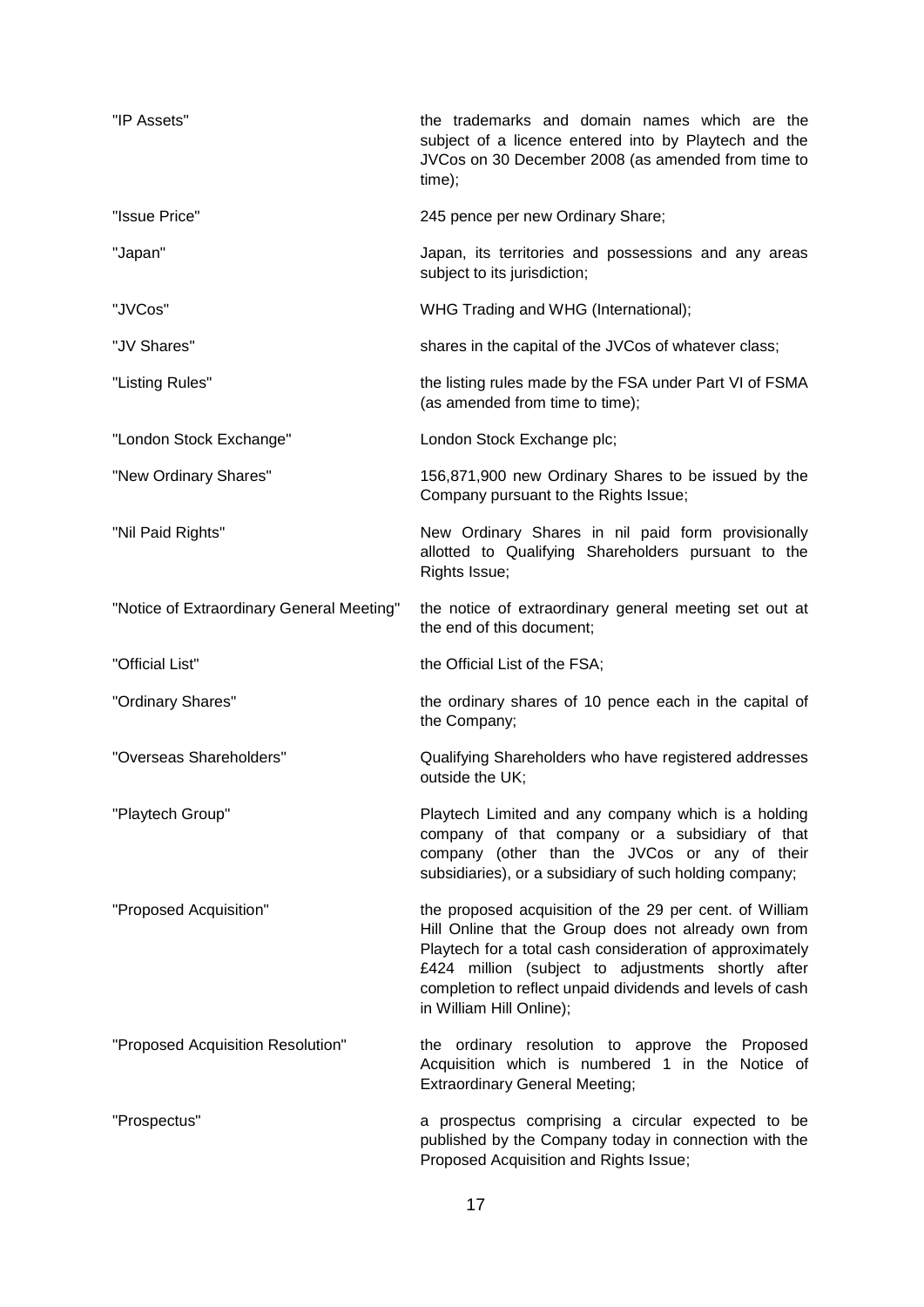| "Prospectus Rules"                      | the rules made by the FSA under Part VI of FSMA in<br>relation to offers of transferable securities to the public<br>and admission of transferable securities to trading on a<br>regulated market;                                                                                                                        |
|-----------------------------------------|---------------------------------------------------------------------------------------------------------------------------------------------------------------------------------------------------------------------------------------------------------------------------------------------------------------------------|
| "Provisional Allotment Letter"          | the renounceable provisional allotment letter to be<br>issued to Qualifying non-CREST Shareholders by the<br>Company in respect of the Nil Paid Rights pursuant to<br>the Rights Issue;                                                                                                                                   |
| "Qualifying non-CREST Shareholders"     | Qualifying Shareholders whose Ordinary Shares on the<br>register of members of the Company at the close of<br>business on the Record Date are in certificated form;                                                                                                                                                       |
| "Qualifying Shareholders"               | holders of Ordinary Shares on the register of members<br>of the Company at the close of business on the Record<br>Date;                                                                                                                                                                                                   |
| "Qualifying US Investors"               | Qualifying Shareholders that are "qualified institutional<br>buyers" within the meaning of Rule 144A under the<br>Securities Act;                                                                                                                                                                                         |
| "Record Date"                           | close of business on 14 March 2013;                                                                                                                                                                                                                                                                                       |
| "Resolutions"                           | the Proposed Acquisition Resolution and the 2008 LTIP<br>Resolution set out in the Notice of Extraordinary General<br>Meeting;                                                                                                                                                                                            |
| "Restricted Jurisdictions"              | Canada, Japan, the Republic of South Africa and<br>Australia and any other jurisdiction outside the UK in<br>which it would be unlawful or in contravention of certain<br>regulations to offer the Nil Paid Rights or New Ordinary<br>Shares under the Rights Issue;                                                      |
| "Rights Issue"                          | the proposed offer by way of rights of the New Ordinary<br>Shares to Qualifying Shareholders at the Issue Price on<br>the terms and subject to the conditions set out in this<br>document and, in the case of Qualifying non-CREST<br>Shareholders and Qualifying US Investors only, the<br>Provisional Allotment Letter; |
| "Securities Act"                        | the United States Securities Act of 1933, as amended;                                                                                                                                                                                                                                                                     |
| "Shareholders"                          | holders of Ordinary Shares;                                                                                                                                                                                                                                                                                               |
| "Sportingbet"                           | Sportingbet plc;                                                                                                                                                                                                                                                                                                          |
| "Uncertificated Securities Regulations" | the Uncertificated Securities Regulations 2001 (SI 2001<br>No 3755), as amended from time to time;                                                                                                                                                                                                                        |
| "Underwriters"                          | Citigroup Global Markets Limited, Investec Bank plc and<br>Barclays Bank PLC;                                                                                                                                                                                                                                             |
| "Underwriting Agreement"                | the agreement between the Company and the Banks<br>dated 1 March 2013;                                                                                                                                                                                                                                                    |